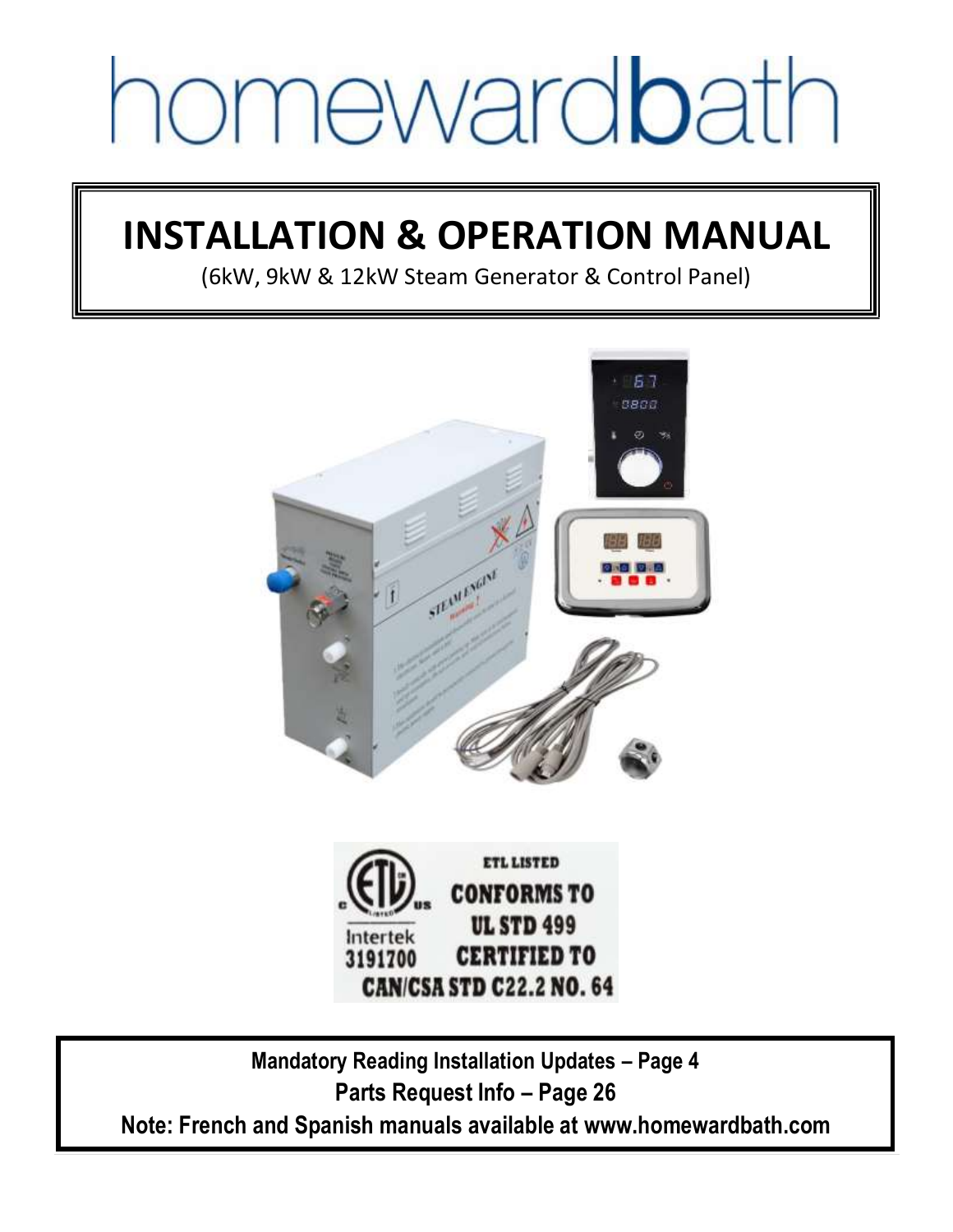## Contents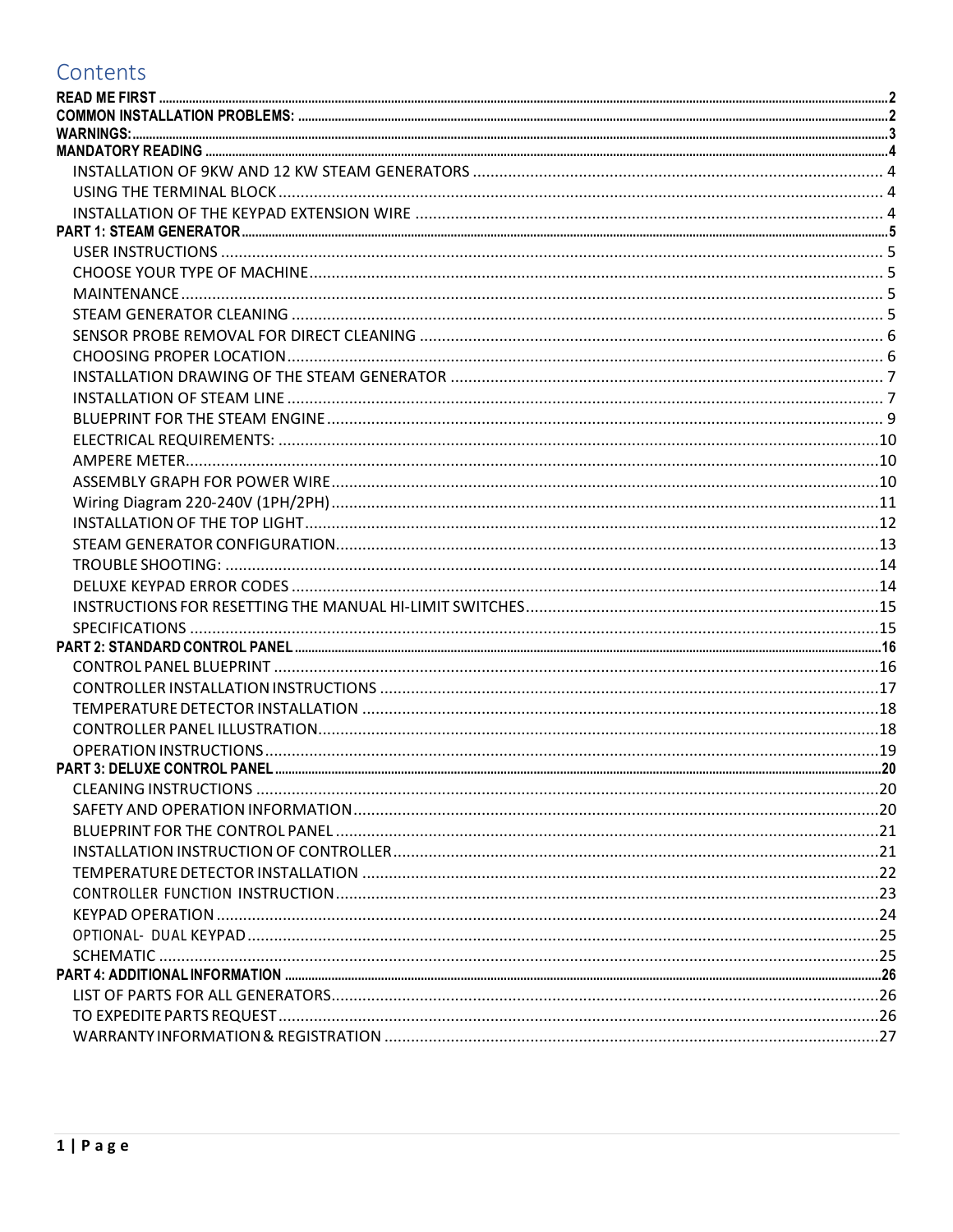## <span id="page-2-0"></span>READ ME FIRST

- 1. Verify the parts checklist to ensure that all necessary parts have been received.
- 2. DO NOT TWIST THE PLUGS together when connecting the keypad and/or the keypad extension wire to the steam generator cable. Twisting will damage the pins and it is not covered under the warranty.
- 3. Keypad box contains:
- a. Keypad
- b. Steam head
- c. Escutcheon (temperature detector foundation)
- 4. Light kits are available for the GS08 Steam Generators. White lights and chromotherapy lights are available. Contact your place of purchase.

## <span id="page-2-1"></span>COMMON INSTALLATION PROBLEMS:

99% of the issues with these units upon the first power up can be traced to one of two items:

- 1. Is the unit connected to 220v? The unit has no neutral wire just L1, L2 and Ground. To properly test for the 220v you must test the L1 and L2 wires together and you should get 220v. If you test individually the L1 and L2 that can give you a false reading.
- 2. Is the wiring that connects the keypad to the steam generator damaged? Pull apart the connections (there are two, one near the keypad and one near the steam engine) and make sure none of the pins are bent or missing. If any are bent or missing replace the appropriate cable. Make sure when reconnecting the cables, they are tight.

## **ATTENTION: MANDATORY READING**

## **INSTALLATION UPDATES – PAGE 4**

**WARNING: Damaged and missing pins are not covered by the warranty. They are inspected before shipping.**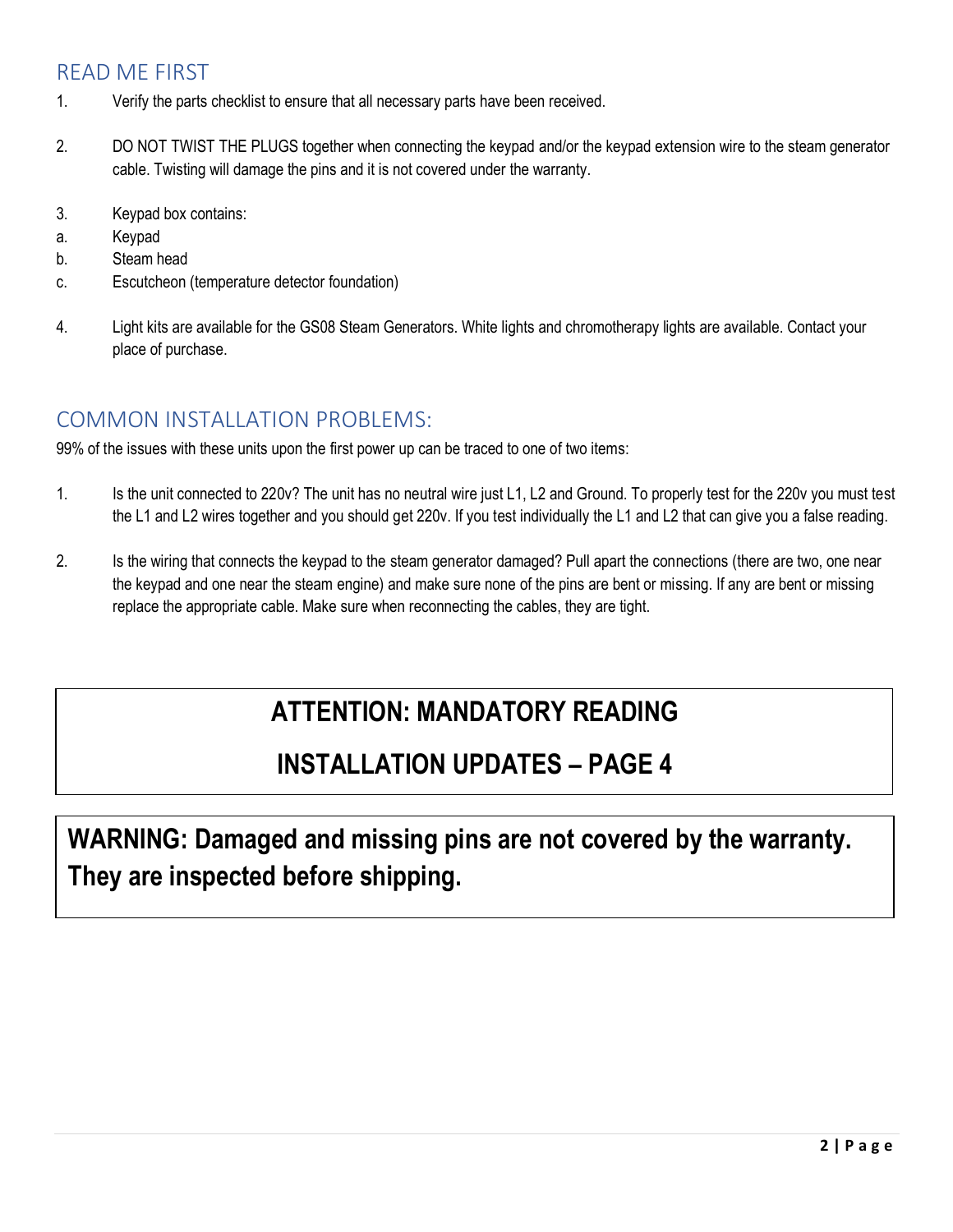## <span id="page-3-0"></span>WARNINGS:

## **WARNING!**

*To reduce the risk of injury, do not permit children to use this product unless they are closely supervised at all times.* 

## **WARNING!**

To reduce the risk of injury:

- *a. The wet surfaces of steam enclosures may be slippery. Use care when entering or leaving.*
- *b. The steam head is hot. Do not touch the steam head and avoid the steam near the steam head.*
- *c. Prolonged use of the steam system can raise excessively the internal human body temperature and impair the body's ability to regulate its internal temperature (hyperthermia).*

## **WARNING!**

*Hyperthermia occurs when the internal temperature of the body reaches a level several degrees above the normal body temperature of 98.6° F. The symptoms of hyperthermia include an increase in the internal temperature of the body, dizziness, lethargy, drowsiness, and fainting. The effects of hyperthermia include:* 

- *a) Failure to perceive heat;*
- *b) Failure to recognize the need to exit the steam bath;*
- *c) Unawareness of impending risk;*
- *d) Fetal damage in pregnant women;*
- *e) Physical inability to exit the steam bath; and*
- *f) Unconsciousness.*

## **WARNING!**

*The use of alcohol, drugs, or medication can greatly increase the risk of hyperthermia.* 

*Limit your use of steam to 10 – 15 minutes until you are certain of your body's reaction.* 

*Excessive temperatures have a high potential for causing fetal damage during the early months of pregnancy. Pregnant or possibly pregnant women should consult a physician regarding correct exposure.*

**Caution:** Do not place wiring in close proximity to hot water or steam pipes.

**Attention:** If the installation and operation instruction are not read or understood, do not install. Install the controller based on the  $\langle \cdot \rangle$  installation instruction.

*If the controller is installed outside the steam room, the temperature sensor must be installed in the steam room. To prevent overheating, operate the controller as described in this manual only.* 

## **\*\*Not for Space Heating Purposes**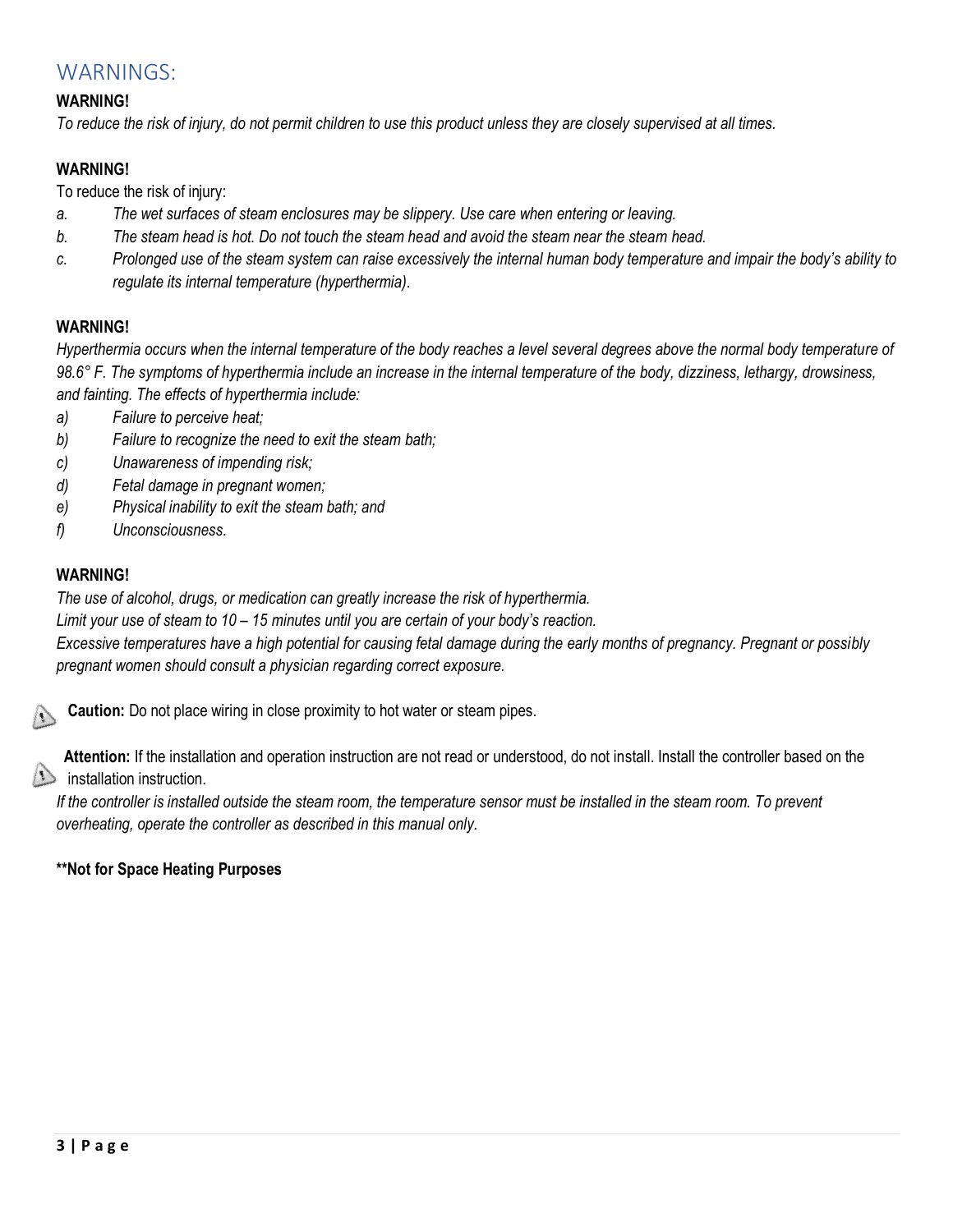## <span id="page-4-0"></span>MANDATORY READING INSTALLATION UPDATE BULLETIN

## <span id="page-4-1"></span>INSTALLATION OF 9KW AND 12KW STEAM GENERATORS

When connecting the power supply for the 9KW and 12KW steam generators, there may be some difficulty connecting the 8 and 6gauge wires into the terminal block. In order to make these connections as easy as possible, you can remove steam generators wires from the terminal block and wire nut the wires directly to your power source. This will make the electrical connections easier.

## <span id="page-4-2"></span>USING THE TERMINAL BLOCK

When using the connection terminal block, the connection can become loose due to expansion and contraction from the heat and the small vibrations caused when the unit is running. **After the initial installation the connection must be checked after 30 days to make sure the connection is still tight (tighten if necessary), then the connection should be checked about every 6 months after that.** 

If desired, connections may be made directly not using the terminal block. Follow the instructions above for the 9kW and 12kW steam generators.





Terminal block connected Terminal block by-passed using wire nuts

## <span id="page-4-3"></span>INSTALLATION OF THE KEYPAD EXTENSION WIRE

When connecting the keypad and/ or the keypad extension wire to the Steam Generator cable, DO NOT TWIST THE PLUGS. They are to be PUSHED together, twisting will damage the pins and it is not covered under the warranty.

**The Temperature detector foundation and locknut for temperature detector foundation (escutcheon) for the temperature sensor, comes in a bag inside of the keypad box. Also included is the Steam Head.** 

Light kits are available for the GS08 Steam Generators. **White light and chromotherapy lights are available.** Contact your place of purchase.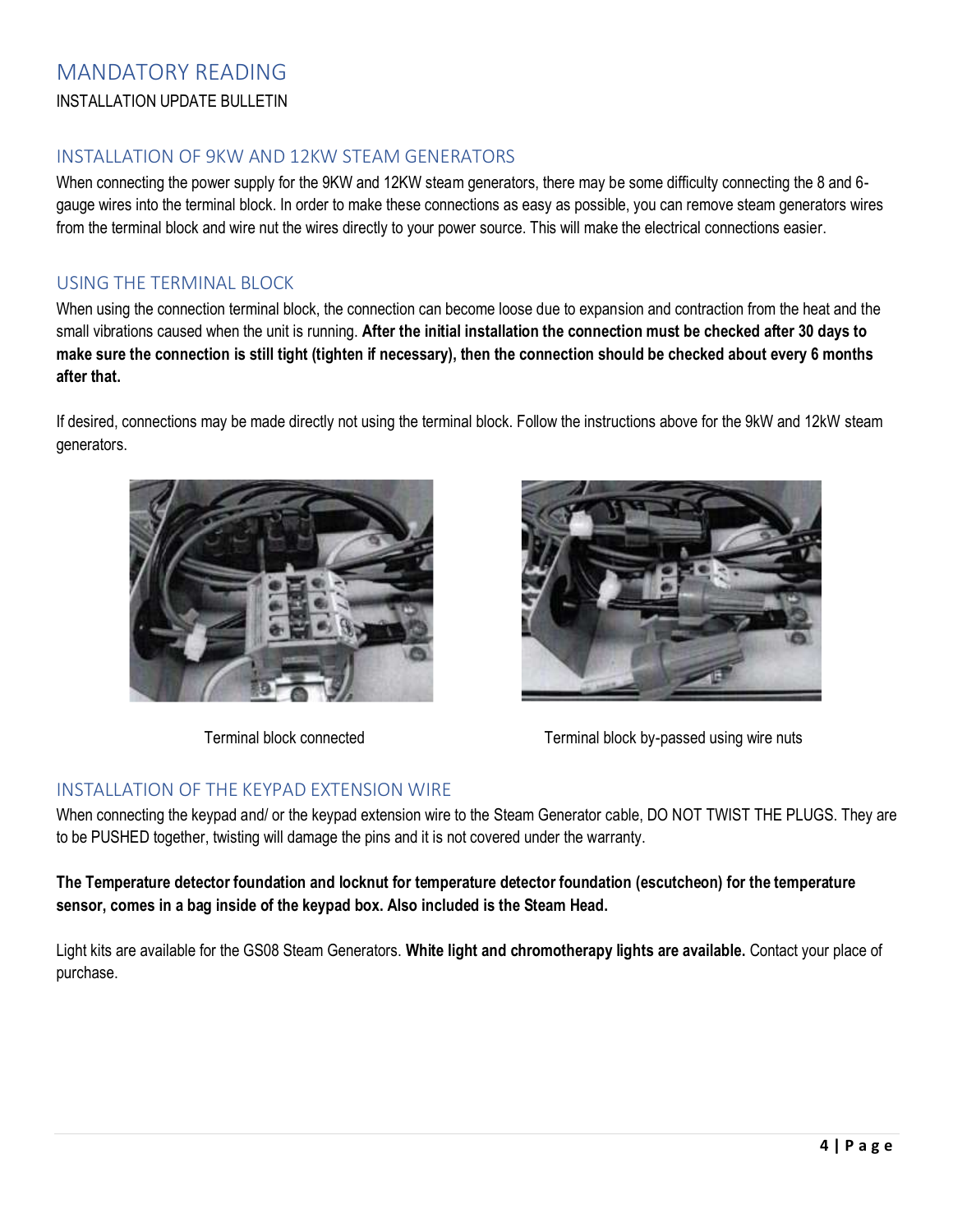## <span id="page-5-0"></span>PART 1: STEAM GENERATOR

## <span id="page-5-1"></span>USER INSTRUCTIONS

**Attention:** We are not responsible for the malfunction and damage from improper installation that does not comply with the user's manual.

- 1. Make sure the model and the accessories are correct, including the voltage 220V input.
- 2. Make sure the steam power is matched with the dimensions of the steam room. Pay attention to the steam room's cubic feet measurements and construction materials. See below on how to choose your type of machine.
- 3. Make sure to read this manual carefully for correct and effective use.
- 4. We shall not be responsible for the product damage or malfunction caused by self-installation or the operation procedures which is not in compliance with the Operation and Instruction Manual.
- 5. Please check the contents when the package arrives to ensure it is in good condition. If you find any damage in the package, please contact the transportation company or the supplier to claim any damage.
- 6. This product must be used indoors.

## <span id="page-5-2"></span>CHOOSE YOUR TYPE OF MACHINE

Measure the length, width, and height in feet of the current steam shower or bathtub room.

Example; L:7 x W:5 x H:8 = 280 Cubic feet x 2 to get complete cubic measurement

**Note:** Multiplying the cubic feet by two is done to account for heat loss due to the room having natural stone such as granite or marble, exterior walls, ceiling height exceeding 8 feet, ceramic tile, or glass walls.

6kW: Heats rooms 140-320 cubic feet

9kW: Heats rooms 320-460 cubic feet

12kW: Heats rooms 460-700 cubic feet

## <span id="page-5-3"></span>**MAINTENANCE**

Perform water discharge operation after each use. The unit will drain automatically 20 minutes after use.

- 1. Wait for the completion of automatic water discharge after each use of the steam engine to make sure the water in the tank is discharged completely before cutting off power supply.
- 2. There should not be any leaking or damage to the steam engine, steam nozzle, components and pipes. They should be checked monthly.
- 3. Clean the water supply pipes of the steam engine once a year.
- 4. Check all the connections, water, and electric, to see if they have become loose or are damaged due to overheating.
- 5. Check the calcium build up in the water tank and on heating element. If the scale is thick, clean it (use diluted citric acid to soak for 15-30 minutes).
- 6. Remove the water level sensor needle four times per year to clean the scale off the needle.

## <span id="page-5-4"></span>STEAM GENERATOR CLEANING

## **MAKE SURE POWER IS OFF**

IF you can observe that the steam generator is draining after use, this means the tank is not clogged with debris or other material from use. The tank cleaning procedure is not too difficult.

You must introduce the citric acid solution into the tank. 6- and 9-Kw units have a 1.5-gal tank, the 12Kw has a 3.2-gal tank. This can be done by disconnecting the steam line and with a funnel and hose pour the solution into the tank. If the steam line cannot be disconnected you can unscrew the pressure relief valve and pour the solution in through the opening. Both openings go to the tank. Fill the tank until the solution starts to come out of the steam outlet or the pressure relief valve opening. Replace the steam line or the pressure relief valve, then turn on the steam generator and let it produce steam for about one minute, then shut it off at the circuit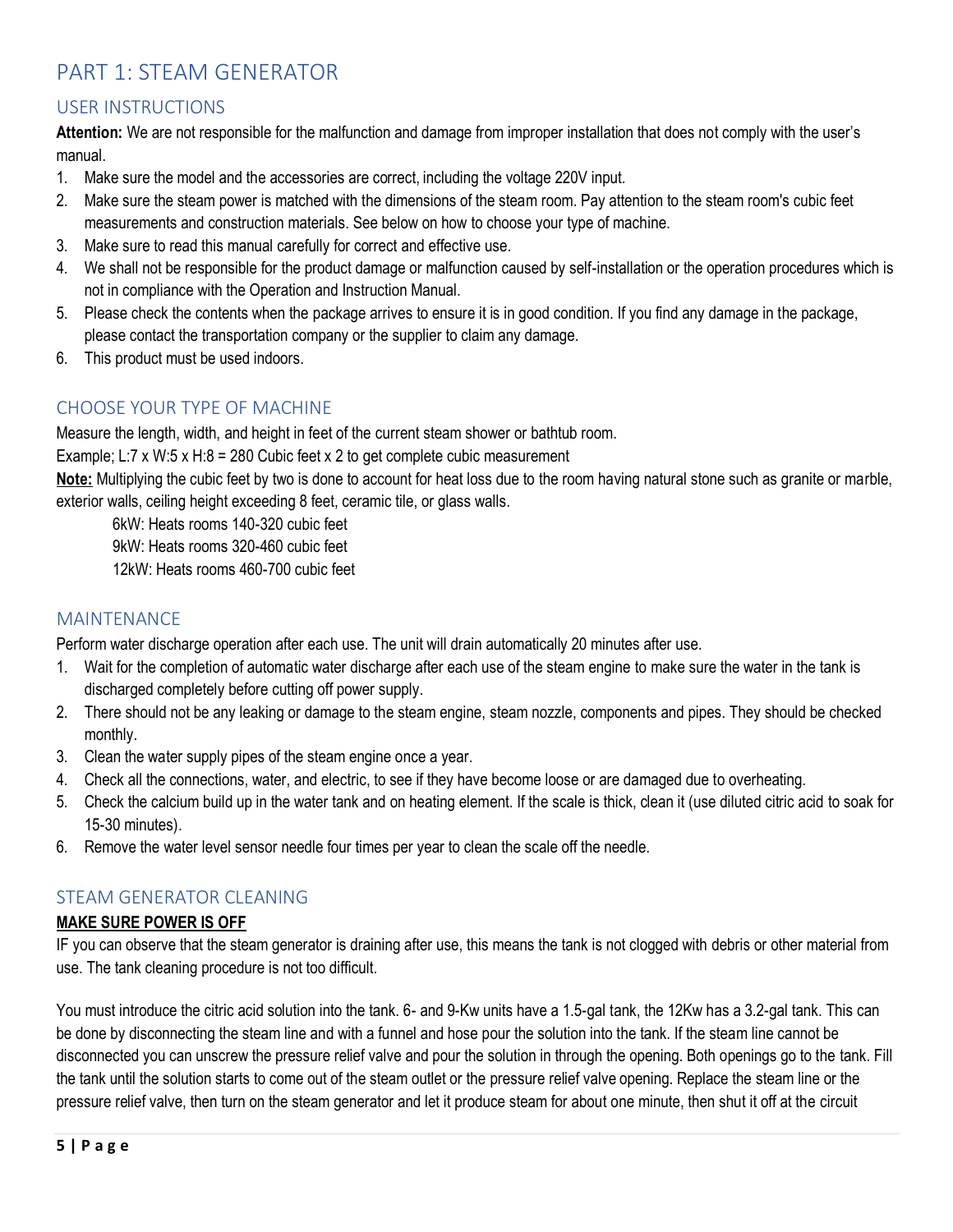breaker and let sit for an hour or overnight. Then restart the generator and let it run for about 5 minutes and shut it off at the key pad. Wait until the automatic drain allows the solution to exit the tank or use the manual drain button on the key pad. Once again, it is most important you are able to actually verify the solution has been drained out from the unit. By verifying the draining of the solution, you know the tank is not clogged. If the tank is clogged it leads to premature heating element failure and other issues. This procedure will also clean the water level sensor probe.

If the tank is not draining please call 1-866-783-2661 or 216-587-6790 for assistance

## <span id="page-6-0"></span>SENSOR PROBE REMOVAL FOR DIRECT CLEANING

Make sure the power is shut off at the circuit breaker. The water level sensor probe is located on top of the steam generator tank. You need to remove the cover of the steam generator, next locate the large transformer, near it should be a hole with three wires going into it and attached to tabs. That is the water level sensor. Older units have a ceramic sensor. The newer units have a two-piece sensor, a nylon threaded ring and a red rubber center. The electrical connections are the same, the sensor removal is slightly different. Note the color of the attached wires and the polarity of the tab they are attached to. Unplug the wires and unscrew the sensor. The newer twopiece sensor requires you to unscrew the ring then pull the red plug up to expose the sensor probes. Make sure there is no scale or debris on any of the three probes. Reverse the above procedure to reinstall the sensor.

If needed the probe connections are as follows

Red wire connects to the shortest probe and is the positive wire (+)

Yellow wire connects to the middle length probe and is the negative wire (-)

Black wire connects to the longest probe and is the Ground wire.

## <span id="page-6-1"></span>CHOOSING PROPER LOCATION

Recommended locations for proper installation:

- 1. The steam box should not be located further than 16 feet away from the steam room.
- 2. The steam generator should not be installed in the steam room.
- 3. The steam generator should not be installed outdoors or in any place that will influence the security of the machine.
- 4. Do not install it in any places where the water might freeze.
- 5. Do not install near flammable objects or chemicals (coal, gas, etc.)
- 6. The steam generator should be installed in a dry and ventilated place.
- 7. Make sure the steam generator is secured on the wall and is horizontally positioned.
- 8. On the other three sides, there has to be at least 6 inches of space left between steam generator and any other object.
- 9. The place where the machine is installed must be accessible for cleaning and possible service work.
- 10. The steam generator should be in a close proximity to a drain for convenient Water Drain Valve hook-up.
- 11. After use, the steam pipe, safety valve, drain valve, water pipe, steam outlet is still very hot.
- 12. Place steam outlet away from bathers. *Attention:* install an exhaust fan outside of the steam room so that it can expel any excess steam for proper ventilation.
- 13. The shorter and straighter the steam lines, the more efficient they will be.
- 14. The unit should be slightly higher than the steam outlet to allow condensation to drain out of the steam head.
- 15. Avoid using 90-degree fitting. Use 45-degree bends to allow better steam flow.
- 16. The steam line **must** be insulated.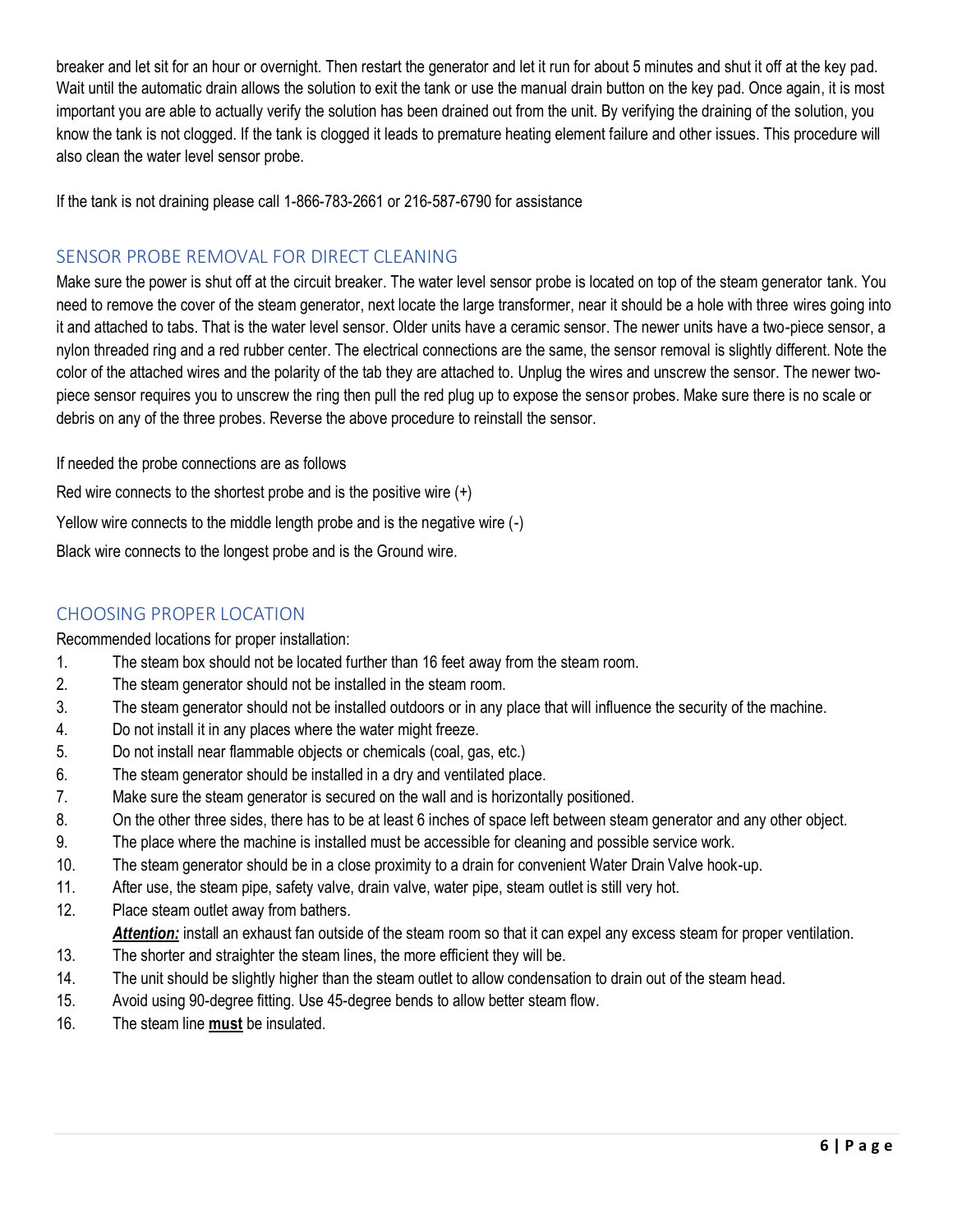

<span id="page-7-0"></span>INSTALLATION DRAWING OF THE STEAM GENERATOR



## <span id="page-7-1"></span>INSTALLATION OF STEAM LINE

Attention: The installation of all the pipes should be completed by qualified plumbers or technicians.

- 1. Use brass or copper pipes only.
- 2. Do not use black, galvanized or PVC pipes for steam line.

Water supply pipe (1/2'') PVC or PEX is adequate

- 1. Connect cold water pipe to water inlet.
- 2. Install shutoff valve in the water supply pipe. The shutoff valve should be installed in a place where it is easily operated in case of emergency.
- 3. Clean the water supply line completely before connecting it to the steam engine.
- 4. It is suggested that a water filter should be installed in the water supply pipe.
- 5. The water pressure should be no less than 20 pounds/square inch (psi), and no more than 75 (psi). If necessary, decrease or increase the pressure accordingly. Higher water pressure can cause banging when filling with water.

Steam line must be ¾"

- 1. Do not install any valves in the steam line. The steam line can never be obstructed.
- 2. Install a brass or copper steam line (size 3/4'') between the steam outlet and the steam nozzle.
- 3. The insulation material used to insulate the steam pipe should be resistant to temperature as high as 248º F or higher.
- 4. Do not bend the pipe so that the water will stay in the curve of the steam line.
- 5. The shorter the steam line, the better. Try to decrease the number of elbows and avoid abrupt turns. Use 45-degree bends instead of 90-degree T.
- 6. Have no valleys or dips in the output steam line.
- 7. Do not connect the drain valve into the steam line.
- 8. Do not connect the pressure release valve into the steam line.
- 9. Make sure the steam line is well insulated.

Steam nozzle is ¾"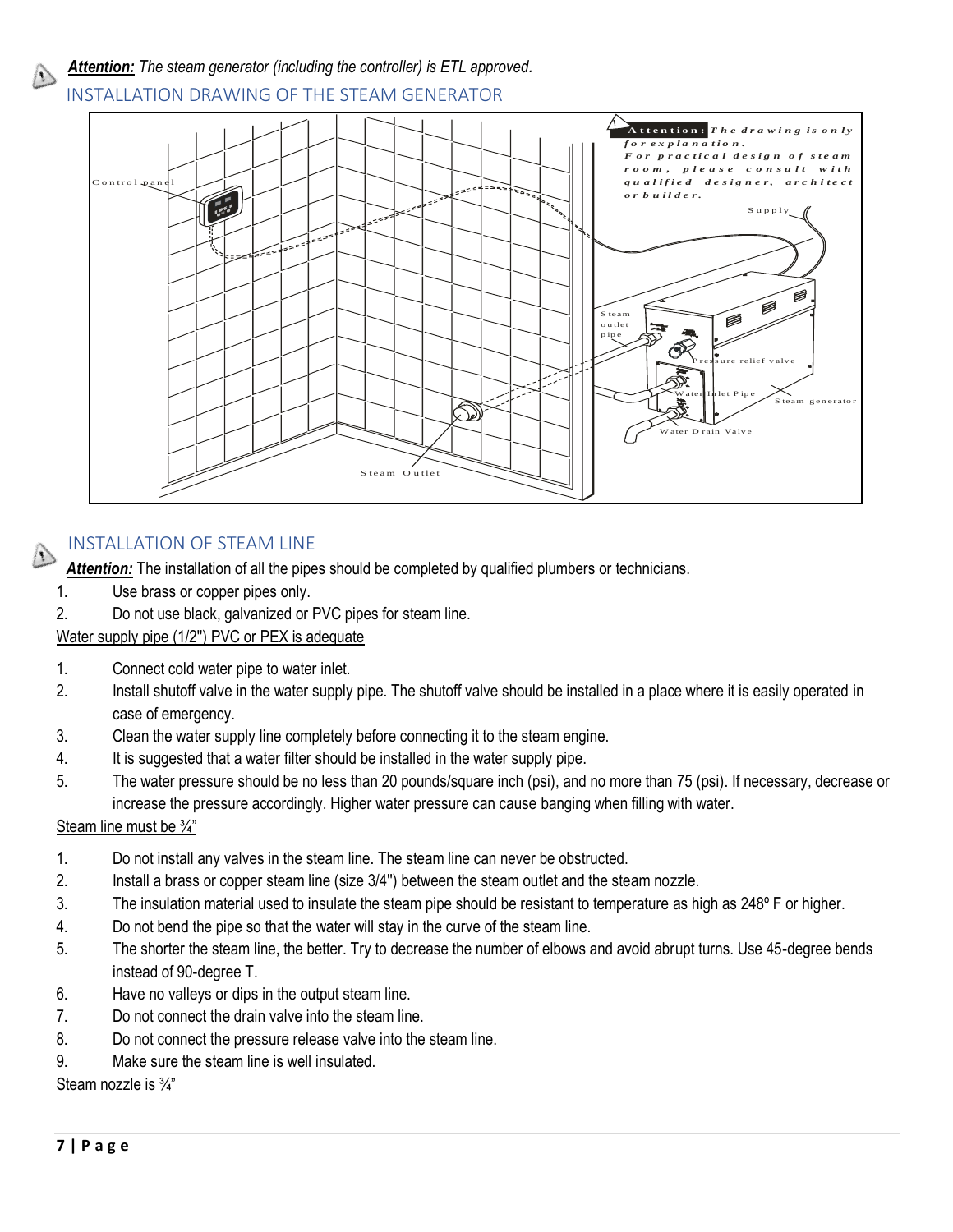## **WARNING!**

The steam nozzle and steam outlet are very hot! Avoid installing the steam nozzle near steam bathers.

- 1. Install the steam nozzle 8-12 inches above the ground.
- 2. The steam spray outlet should be installed face down. Wrap a few circles Teflon tape around the threads of the steam pipe, install the steam nozzle and tighten with hands. Do not tighten the steam head onto the steam pipe. It may cover the steam head's output holes.

## **Note: Aromatherapy oils are placed in the indentation at the top of the steam nozzle**.

*Attention:* In order to protect the steam nozzle, do not use any tools to tighten that will scratch finish, use a little soapy water and soft sponge to wipe, and do not use corrosive chemical solutions or abrasive cleaning tools.

*Attention:* Please consult your distributors of building materials like acrylic, fiberglass or other heat-resistant material around the installation and position of steam nozzle. It is suggested that MS-103412 heat resistant material is used.



## **Drainpipe (1/2'')**

According to national and local codes, the steam engine drain valve should be equipped with drainpipe. The drainpipe must be able to handle 200-degree water. The steam engine will drain water on its own after 20 minutes. It is a gravity drain.

*Attention:* drainpipe should not incline upwards.

## **Safety valve (Pressure Release Valve)**

- 1. Safety valve is to prevent too much steam pressure in the interior steam engine.
- 2. The pressure limit range of safety valve is 10 PSI. If the pressure should become too high over this value, the valve will release the pressure.

## *Attention:*

- 1. For safety, do not dismantle the pressure release valve.
- 2. To maintain the proper and automatic operation of pressure release valve, make sure the connection is tight.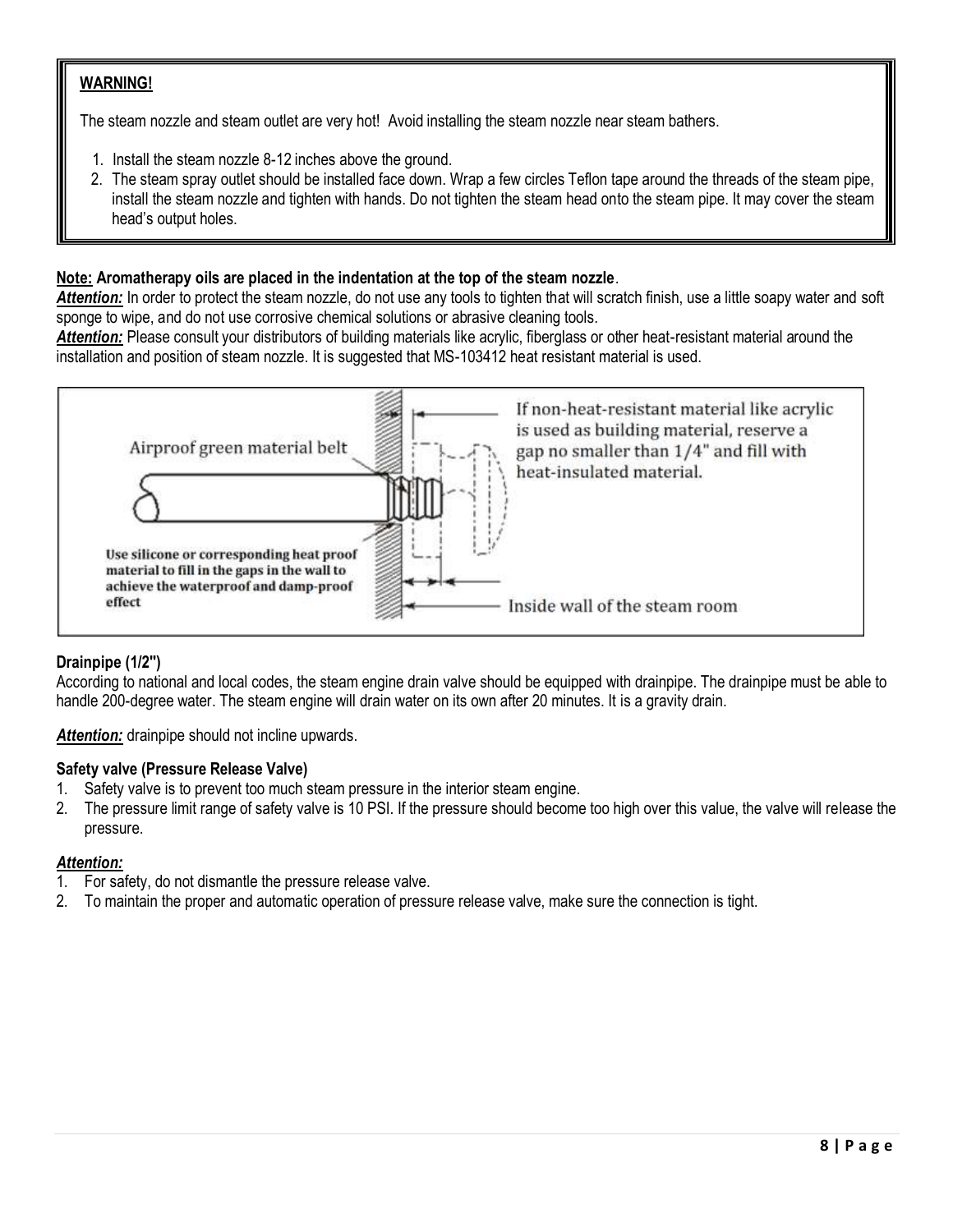## <span id="page-9-0"></span>BLUEPRINT FOR THE STEAM ENGINE

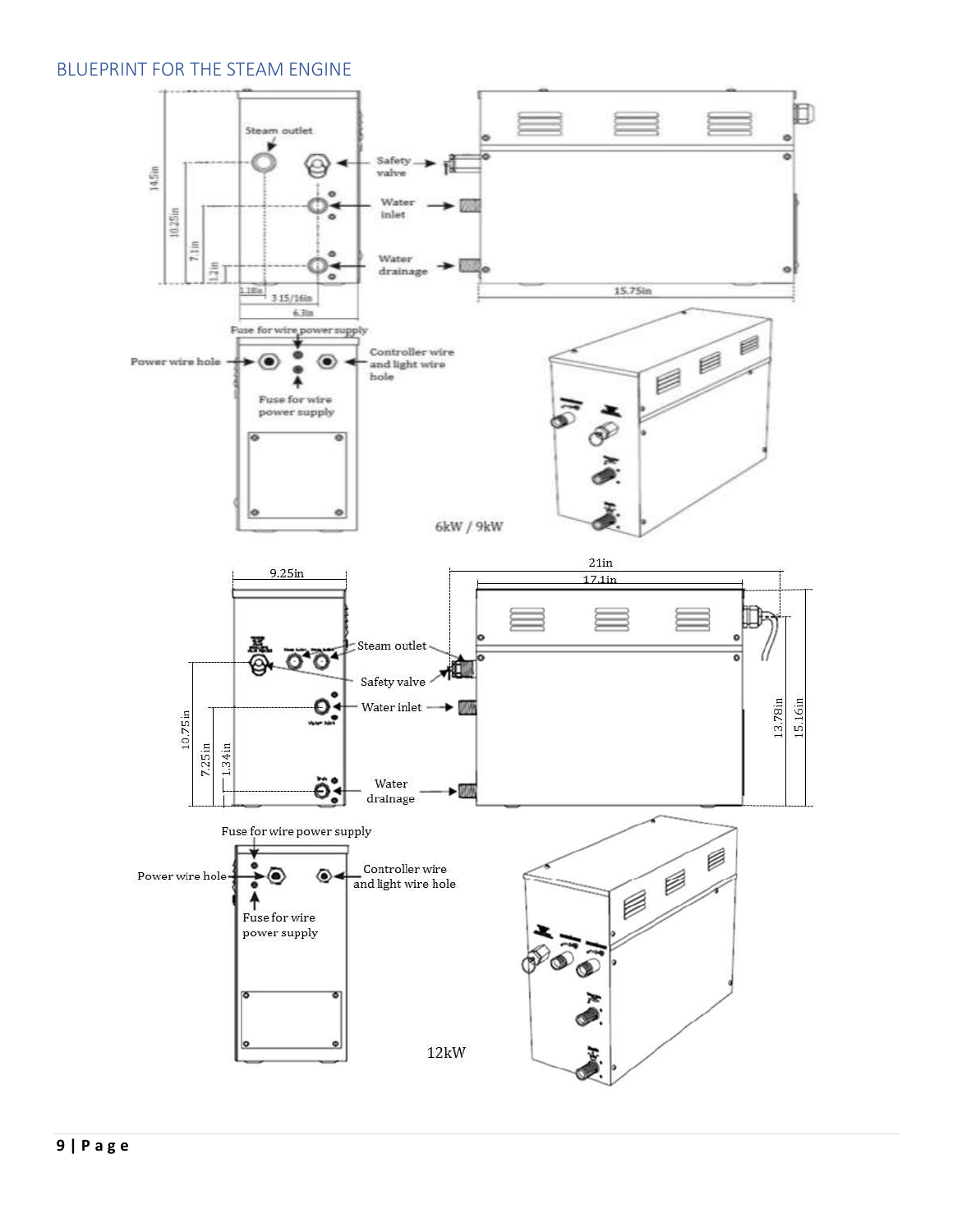*Attention:* Keep the steam engine clean.

**Attention:** To avoid damage to the equipment, do not connect power directly to the components.

**IMPORTANT:** Each unit is provided with a pressure-release device (safety valve) to address overpressure due to inadvertent blockage of the output steam head or piping.

## <span id="page-10-0"></span>ELECTRICAL REQUIREMENTS:

Electricity supply circuitry:

- 1. Test the voltage of the electric supply and make sure that the steam engine is supplied with suitable electric power.
- 2. Insulated copper wire should be used with a heat-resistant temperature of 190ºF and a specified voltage of 500V. Refer to national or local electricity code for the specifications. Refer to the ammeter for the ampere.
- 3. Make sure the steam engine and power supply are appropriate for each other.
- 4. Install an independent GFCI circuit breaker between the power supply and the steam engine.

*Important:* All the connections must be in accordance with national and local electricity code and be installed by professional electricians.

**Note:** All units are 220-240 Volts. The terminal may read N, L, G. The N is not a neutral. It is the second leg of the 220V of the power source.

## <span id="page-10-1"></span>AMPERE METER

| Type      | Applicable Space of | Electricity supply   | Electrical current Draw (Amps) | Specifications for |
|-----------|---------------------|----------------------|--------------------------------|--------------------|
|           | room $(f3)$         |                      |                                | power wire (A W G) |
| GS08-6kW  | 140-320             | 220-240V / (1PH/2PH) | 27.3A (30 Amps)                | #10 or 6mm         |
| GS08-9kW  | 320-460             | 220-240V / (1PH/2PH) | 41A (50 Amps)                  | #8 or 8mm          |
| GS08-12kW | 460-700             | 220-240V / (1PH/2PH) | 55A (60 Amps)                  | #6 or 10mm         |

## <span id="page-10-2"></span>ASSEMBLY GRAPH FOR POWER WIRE

*Attention: To avoid the damage to the equipment, do not connect power directly to components.* 

**WARNING!** *This graph is for explanation only. For actual installation, refer to national and local electric codes and consult with a professional electrician.*



#### **See Installation Update Bulletin on Page 4.**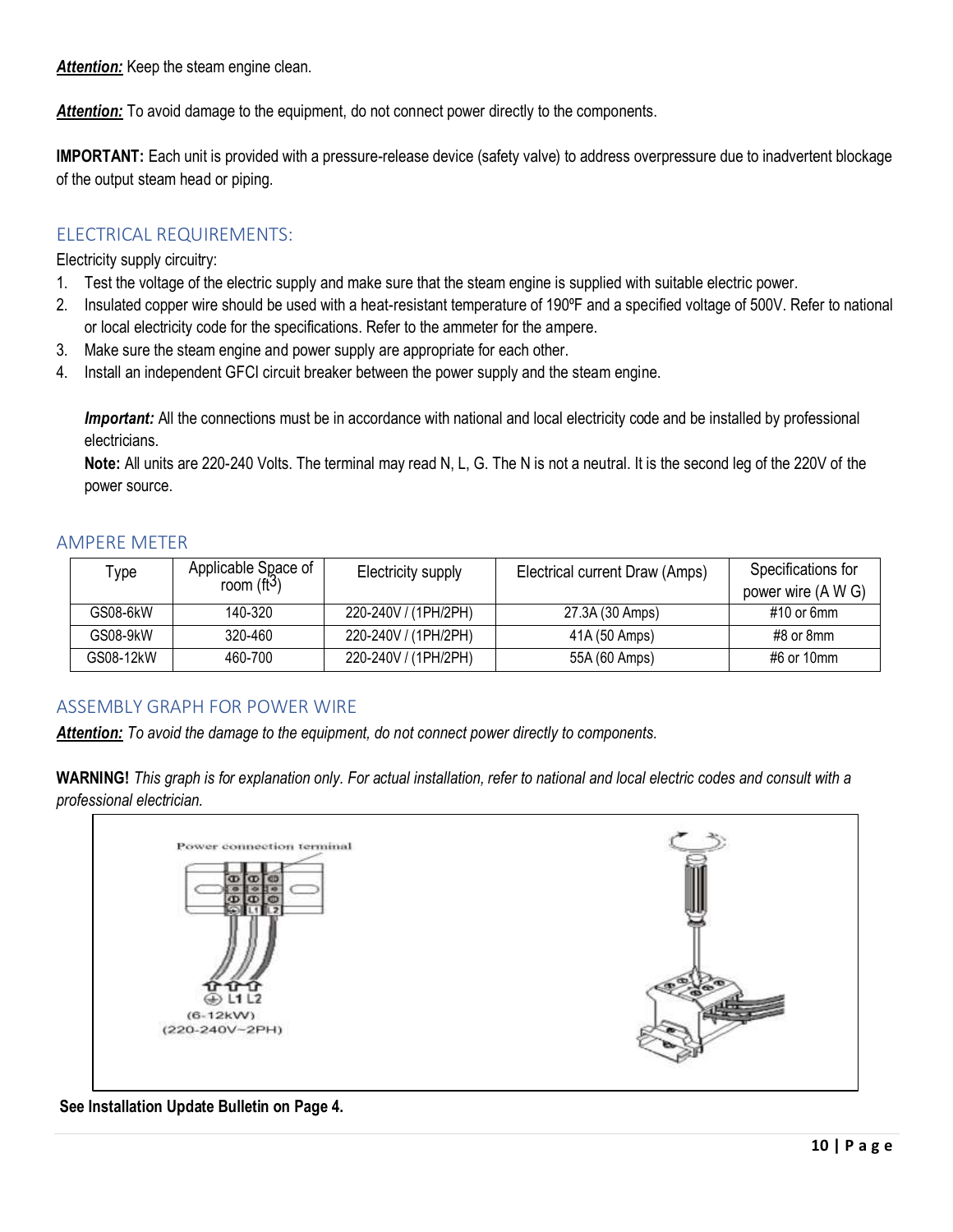## <span id="page-11-0"></span>Wiring Diagram 220-240V (1PH/2PH)

#### **6 & 9kw Steam Generators:**



 $G_{\rm eff}$  ,  $G_{\rm eff}$  ,  $G_{\rm eff}$  ,  $G_{\rm eff}$  ,  $G_{\rm eff}$  ,  $G_{\rm eff}$  ,  $G_{\rm eff}$  ,  $G_{\rm eff}$  ,  $G_{\rm eff}$  ,  $G_{\rm eff}$  ,  $G_{\rm eff}$  ,  $G_{\rm eff}$  ,  $G_{\rm eff}$  ,  $G_{\rm eff}$  ,  $G_{\rm eff}$  ,  $G_{\rm eff}$  ,  $G_{\rm eff}$  ,  $G_{\rm eff}$  ,  $G_{\rm eff}$  ,  $G_{\rm eff}$  ,

#### **12kw Steam Generator:**



**Note:** All Units are L1, L2 and Ground. The neutral is Line 2 (second leg).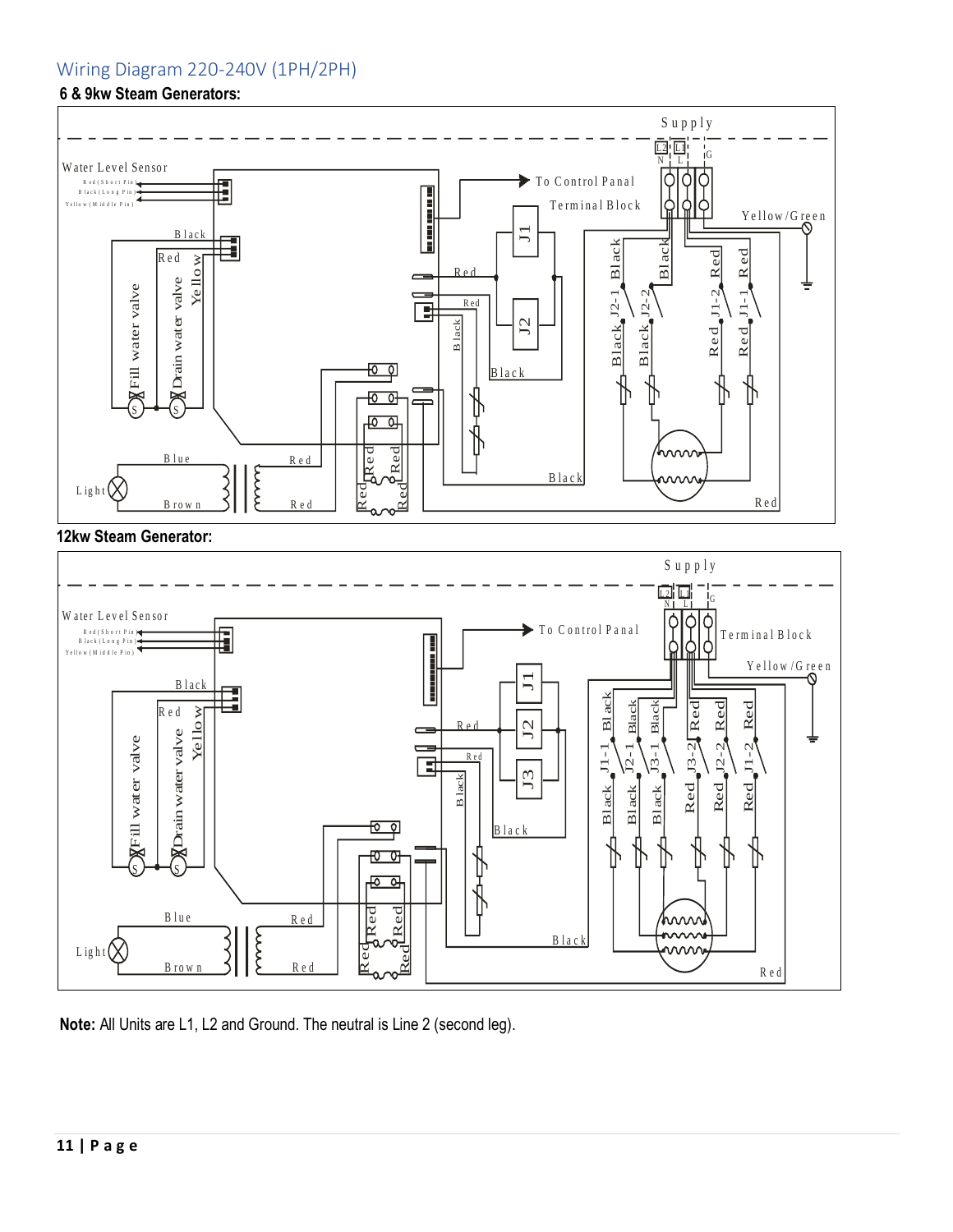## **NOTE: NOW AVAILABLE FOR THE GS08 STEAM GENERATORS**

**LED Lighting Kits** - White or Chromotherapy Lights Hole for light is 1 13/16in. Diameter of light is 2 3/16in. Length of light is 1 1/2in **Drip Pan** - 20x10x1 and weighs 3 lbs \*For pricing, please contact your place of purchase



## <span id="page-12-0"></span>INSTALLATION OF THE TOP LIGHT

*Attention: 12V output port is available for 12V DC accessories (not included).*

*The total draw on the 12V circuit cannot be more than 35W*



*Attention: Do not let the electrical components be exposed to moisture; otherwise, it may cause damage or short circuit.*

*Caution:* The illustration is just for explanation, the practical installation must comply with the national electric code, and installed by professional electrician.

**Note:** The Temperature Sensor MUST be as far away as possible from the steam outlet and inside the room. It should be about shoulder high where occupant will be sitting.

The steam outlet must be far away from any occupant to prevent burning. The keypad can be mounted inside the room or outside.

The keypad must not be placed in direct contact with water spray.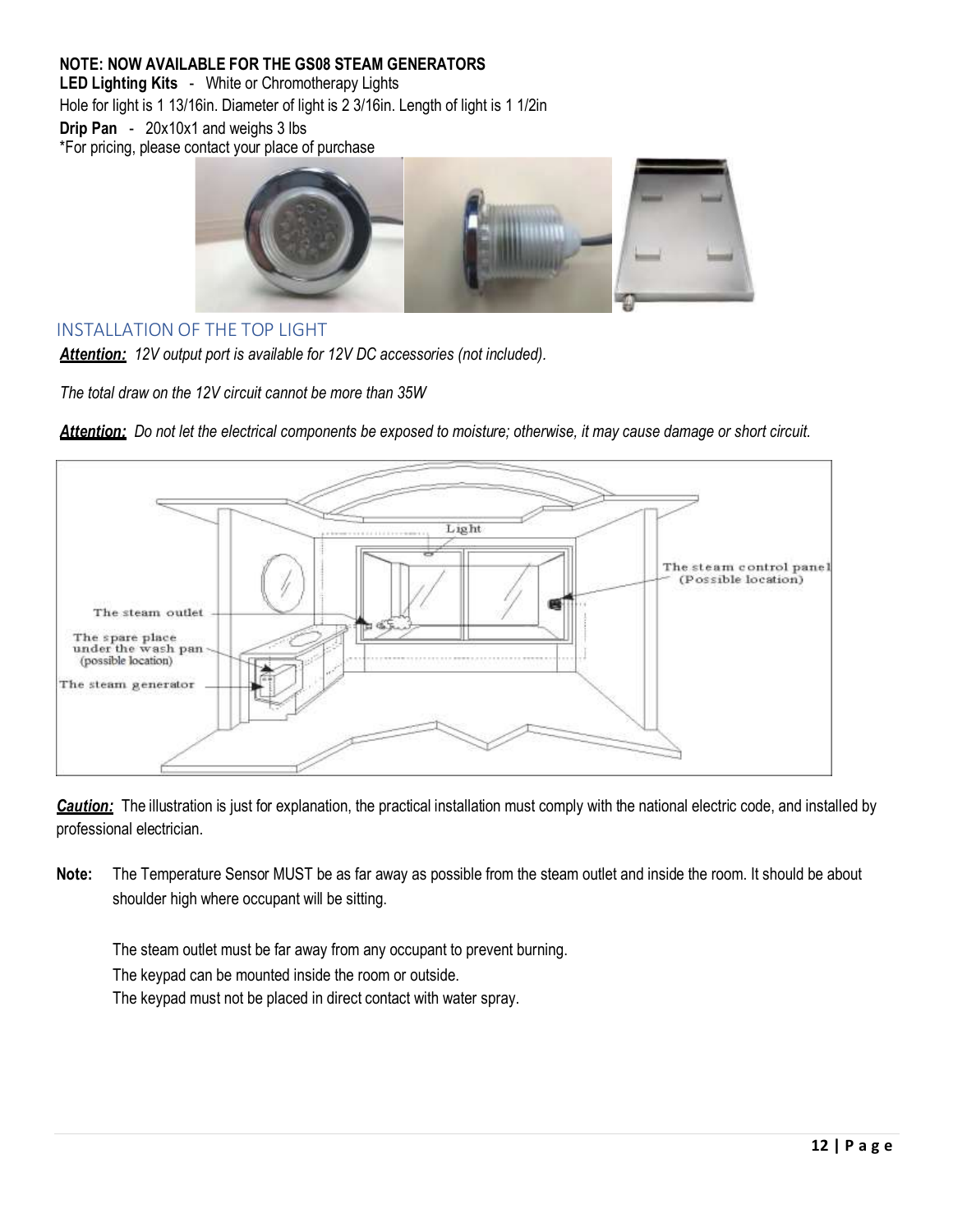## <span id="page-13-0"></span>STEAM GENERATOR CONFIGURATION



- 
- 2. Insulation bracket
- 
- 4. Steam outlet
- 5. Pressure release valve (safety valve)  $11. 221$ °F Hi-limit 17. Water level sensor
- 
- 1. Enclosure **1. Enclosure** 13. Terminal block
- 2. Insulation bracket The Contract Contract Contract B. Subsidiary water tank 14. Fuse
	-
- ender the control of the control of the control of the control of the control of the control of the control of<br>4. Steam outlet the control of the control of the control of the control of the control of the control of the c
	- 11.  $221^\circ$ F Hi-limit
	-
- 
- 14. Fuse
- 3. Circuit board 9. Main water tank 15. Ground connector
	- 16. Relays
	- 17. Water level sensor
- 6. Water fill valve 12. Transformer 12. Transformer 18. 221°F Manual Hi-limit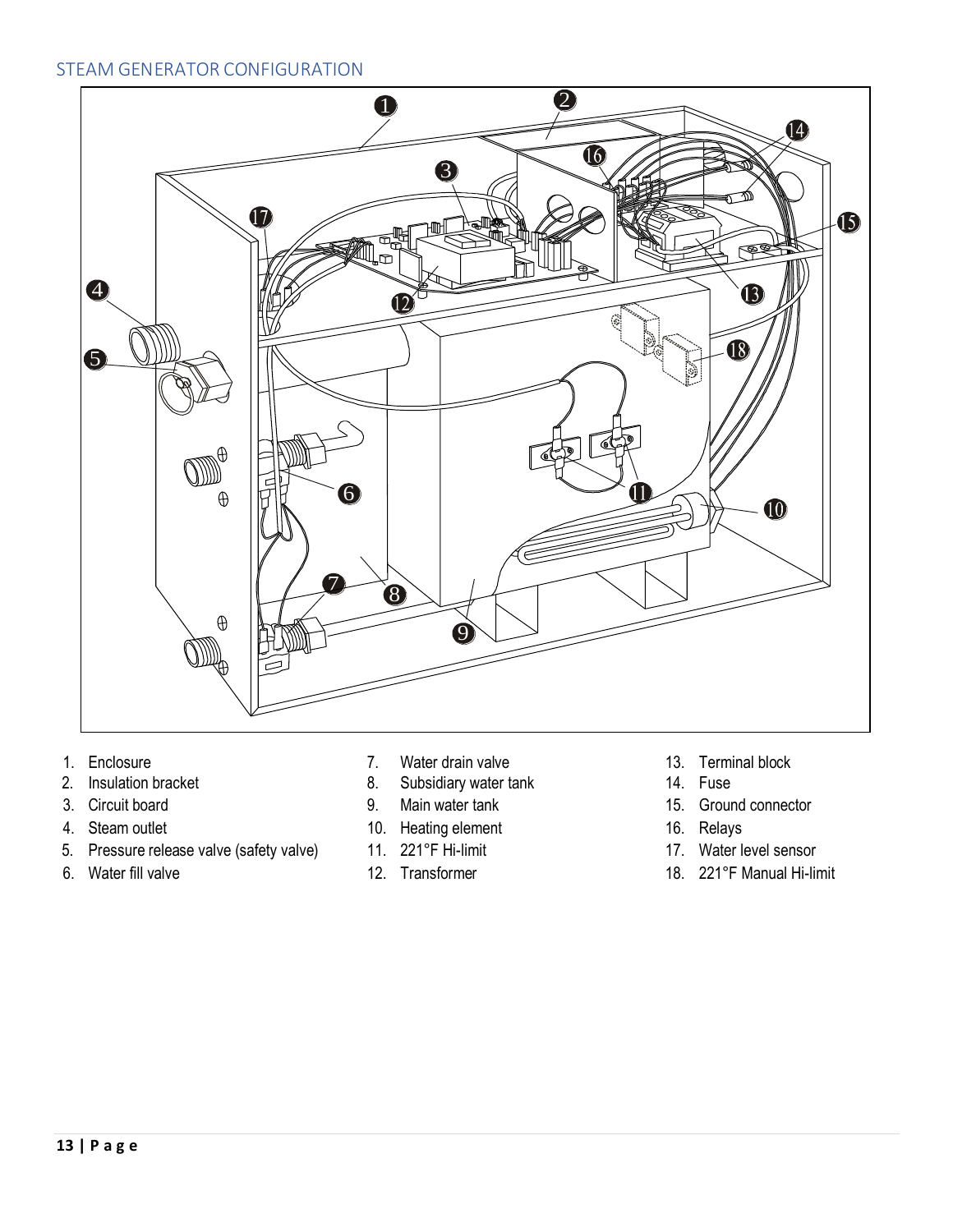## <span id="page-14-0"></span>TROUBLE SHOOTING:

| <b>Trouble</b>                                                                    | <b>Causes of Trouble</b>                                                                                                                                                                                                 | <b>Trouble-Shooting Method</b>                                                                                                                                                                             |
|-----------------------------------------------------------------------------------|--------------------------------------------------------------------------------------------------------------------------------------------------------------------------------------------------------------------------|------------------------------------------------------------------------------------------------------------------------------------------------------------------------------------------------------------|
| The machine does not start when<br>power is supplied                              | 1. The fuse is burned<br>2. The wire connection terminal is loose<br>3. Bad Contact in the connection wire between<br>the controller and the steam engine                                                                | 1. Change the fuse (on the shell 0.8A/250V)<br>2. Plug-in the wire connection terminal<br>3. Make sure the steam engine and controller<br>are in good contact.<br>Check pins on controller cable           |
| GFCI switch breaks automatically                                                  | 1. The wire connector is damp or damaged<br>2. The heating element is damaged                                                                                                                                            | 1. Check whether the wire connector is damp or<br>damaged, and dry with dryer if dampened<br>2. Change the heating element                                                                                 |
| Machine is started, hot water comes out<br>from the drain with little or no steam | 1. The water drain valve is broken<br>2. Key pad cable pins broken or bent                                                                                                                                               | 1. Change the water drain valve<br>2. Replace cable                                                                                                                                                        |
| The display screen on the control<br>panel does not display                       | 1. Power wire is not connected properly. Connection<br>plug between the control panel and the<br>electrically controlled box is loose (check pins)<br>2. Trouble with plug board<br>3. Key pad cable pins broken or bent | 1. Check if the connection plug between the control<br>panel and the electrically-controlled box has<br>become loose.<br>2. Change a plug board<br>3. Replace cable                                        |
| Water leakage                                                                     | 1. The water pipe connector is loose or broken<br>2. Water leakage in the water input valve or the water<br>drainage valve                                                                                               | 1. Tighten the loose connector and/or change the<br>broken pipe<br>2. Change the water input valve or the water<br>drainage valve                                                                          |
| No steam when starting the machine                                                | 1. No electricity<br>2. No water, red light of keypad blinking<br>3. The set temperature is too low (over 120°)<br>4. Trouble with wire                                                                                  | 1. Check the power supply<br>2. Check the water input pipe and water input<br>valve<br>3. Reset the temperature<br>4. Replace cable<br>5. Contact the MFG                                                  |
| The steam does not come out, there<br>are water sounds in the machine             | 1. The steam pipe is jammed<br>2. Key pad cable pins broken or bent                                                                                                                                                      | 1. Cut power supply to check whether the steam<br>pipe is clean<br>2. Check drain valve<br>3. Replace cable                                                                                                |
| The light cannot be turned on                                                     | 1. The fuse is burned<br>2. The light is broken<br>3. The wire is broken<br>4. The plug does not have good contact                                                                                                       | 1. Change the fuse (on the shell 1A/250V)<br>2. Change the light bulb<br>3. Change wire<br>4. Replace plug                                                                                                 |
| The display box displays normally,<br>but with no steam output                    | 1. Too much pressure inside the steam engine, so<br>the system breaks for heat protection<br>2. The heat protection wire is broken<br>3. Manual hi-limit switch tripped                                                  | 1. Check the steam transport pipe and restore<br>automatically after heat protection cools<br>2. Check the heat protection wire to make sure<br>the connection is good<br>3. See manual hi-limit (page 15) |

## <span id="page-14-1"></span>DELUXE KEYPAD ERROR CODES

| <b>Error Code</b> | Problem                                                                                 | <b>Solution</b>                                                                                                                                                                                                                                                                                                                                                                                                                                                                     |
|-------------------|-----------------------------------------------------------------------------------------|-------------------------------------------------------------------------------------------------------------------------------------------------------------------------------------------------------------------------------------------------------------------------------------------------------------------------------------------------------------------------------------------------------------------------------------------------------------------------------------|
| F1                | Water level sensor failure                                                              | Check the cable connection to the water level sensor. If it's not loose, replace water level sensor.                                                                                                                                                                                                                                                                                                                                                                                |
| E <sub>2</sub>    | Temperature sensor short circuit                                                        | Replace the keypad.                                                                                                                                                                                                                                                                                                                                                                                                                                                                 |
| E <sub>3</sub>    | Temperature sensor open circuit                                                         | Check the temp sensor cable connection from keypad to the temp sensor cable. Make sure cable<br>connection is ok.                                                                                                                                                                                                                                                                                                                                                                   |
| F4                | No water in the tank within 4<br>minutes                                                | Check whether the water inlet pipe is blocked. If no problem, check whether the water inlet valve is<br>jammed. If the water inlet valve is jammed, clean the net inside the water inlet valve or replace it.                                                                                                                                                                                                                                                                       |
| F5                | Communication failure between<br>steam generator and keypad or<br>between both keypads. | Single keypad: Check cable connections at both ends of cable. Make sure the pins on both ends of<br>the cable are not bent or broken. If bent or broken, the cable will need to be replaced.<br>Dual Keypad: If E5 shows on sub-keypad, check cable connection between both keypads. If E5<br>shows on both keypads, check the control cable connection between steam generator and main<br>keypad. If the pins on either cable are bent or broken, cable will need to be replaced. |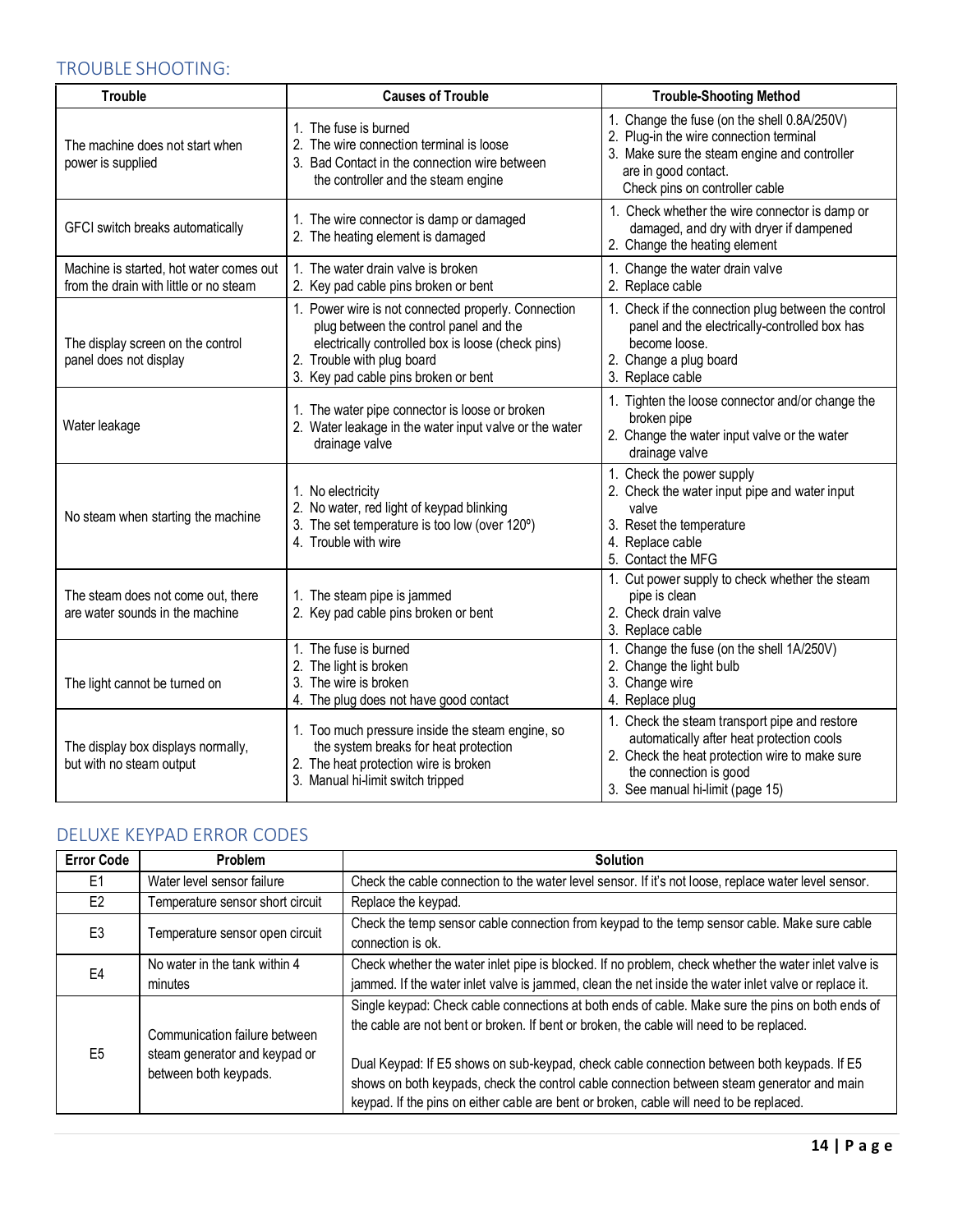## <span id="page-15-0"></span>INSTRUCTIONS FOR RESETTING THE MANUAL HI-LIMIT SWITCHES

#### **If the unit fills with water but does not produce steam, the issue may not be the heating element.**

- 1. Shut off the power to the unit at the breaker.
- 2. Remove the top of the steam generator and make sure the power connections are tight.
- 3. There is an update that allows you to disconnect the wires from the terminal block and wire nut them together. This will not void the warranty and eliminates the need for checking the tightness of the electrical connections as stated on page 4 of the manual.
- 4. If power connections are tight, go to the side of the steam generator where the electrical connections are.
- 5. You will see a plate that is held on by 6 screws, remove that plate.
- 6. You will have direct view of the heating elements and the power connections.
- 7. Above each element is a small black plastic square. In the center of that square is a reset button, push each one if you hear a click that was your problem. This is a hi-limit heat protector.
- 8. If that does not solve the problem, unscrew the bottom wire from each element. The elements are mounted vertically.
- 9. If you have a voltage tester set it to tone, touch the top element terminal with the terminal below it.
- 10. You should get a buzz, if you do the element is good.
- 11. Do the same thing for the second element.
- 12. If there is no sound the element is bad and needs replacing.

#### <span id="page-15-1"></span>SPECIFICATIONS

Important: The list below is for reference only. In actual checking and repairing, based on the national and local codes, ask professional service personnel for advice.

| <b>Power Output</b>                             | 6kW      | 9kW        | 12 <sub>k</sub> W |
|-------------------------------------------------|----------|------------|-------------------|
| <b>Potency Error</b>                            | ±10%     | ±10%       | ±10%              |
| <b>Duration</b>                                 | >1500V   | $>1500V$   | >1500V            |
| Resistance ( $M\Omega$ )                        | >20W     | >20W       | >20W              |
| <b>Steam Pressure</b>                           | 0.14MPa  | 0.14MPa    | 0.16MPa           |
| Steam Volume (ml/min)                           | 180      | 260        | 360               |
| <b>Steam Production Time</b>                    | 4-8 mins | $4-8$ mins | $4-8$ mins        |
| <b>Water Tank Volume</b>                        | 1.5GAL   | 1.5GAL     | 3.2GAL            |
| Applicable space of the room (ft <sup>3</sup> ) | 140-320  | 320-460    | 460-700           |

*Important:* The parameter listed in the above table may vary from place and temperature, please consult a qualified designer or architect for more detailed use.

*NOTE:* Steam Bath Generators are considered to be able to operate above atmospheric pressure in abnormal operation and shall therefore, comply with UL clause 64.8.

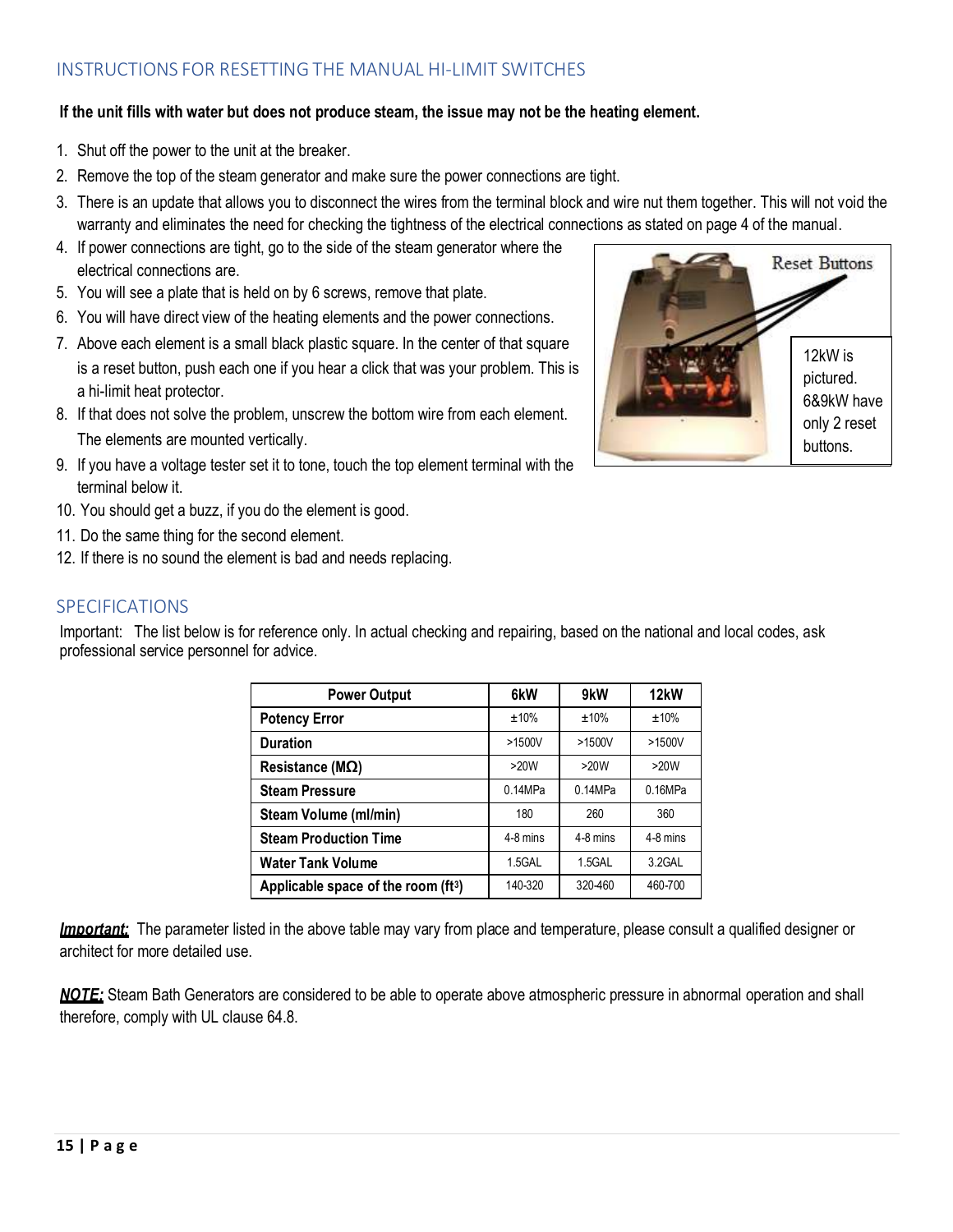## <span id="page-16-0"></span>PART 2: STANDARD CONTROL PANEL

*Attention:* Before installing the controller, make sure the steam generator is shut off otherwise damage may occur.

Do not use a controller that is not specifically designed for the steam generator, do not use the controller to operate steam generator of another brand.

The instructions include important safety, operation and maintenance

information. Keep the instruction manual handy.

If the steam generator is damaged or does not operate normally, do not continue to install or use.

Note: When connecting the keypad wire, push the plugs together. Do not twist.

## <span id="page-16-1"></span>CONTROL PANEL BLUEPRINT

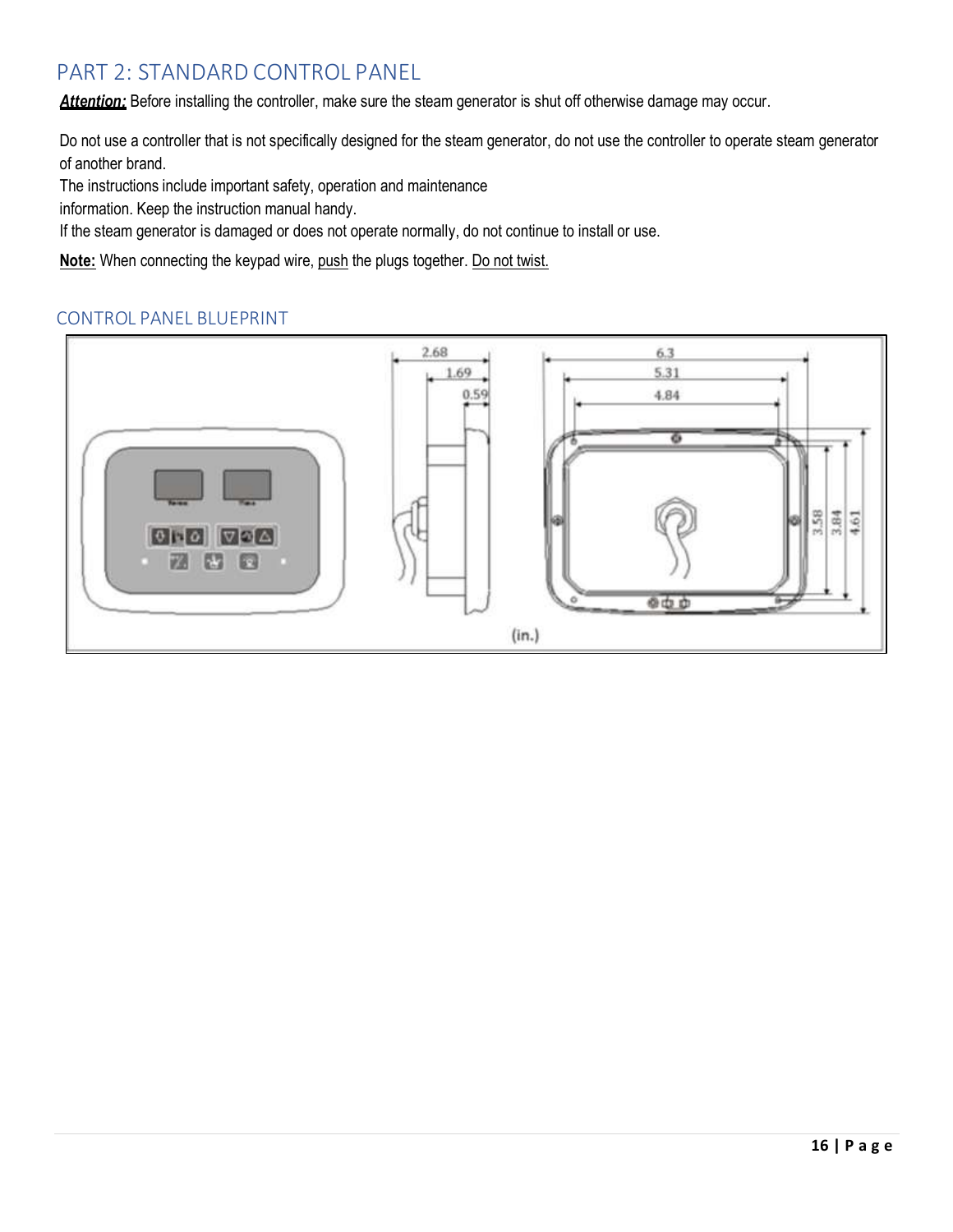## <span id="page-17-0"></span>CONTROLLER INSTALLATION INSTRUCTIONS

**Attention:** Before installing the controller, make sure the steam engine is shut off.

## **Step one**

Determine the installation location of the controller.

For installation:

1. 4 -5 feet away from the ground or convenient height inside or outside the room.

- 2. **Locate controller on separate wall from steam nozzle.**
- 3. Do not expose yourself to the direct spray of steam.

The controller wire is 1.5 feet long with a controller extension wire going to the steam engine being 19.5 feet long. Installation of controller panel should be in a position *not more than 21 feet from the steam engine.*

*Attention: Do not install the controller under the water pipe or in a position where it will be sprayed with water.*

## **Step two**

Drill a round hole of 1.4" in diameter in a chosen position. Or see note.

## **Step three**

Pull the controller wire through the round hole, connect it to the corresponding wire in the engine.

*Attention: Do not over tighten or clip the controller wire.*

## **Step four**

Start the power for the steam engine, check and adjust connection, check each item on the keypad to make sure everything is working properly.

*Attention: Before setting the controller, make sure the steam engine is shut off.*

## **Step five**

Remove the paper at the bottom. To achieve good adhesion, make sure surface is clean and dry.

*Attention: Level controller.*

## **Step six**

Locate the display screen at the 12 o'clock position and press tight. Adhere controller to the wall.







*NOTE: The controller/keypad can be mounted flush on the wall. A rectangular opening that is 5 3/8"x3 5/8" needs to be cut out.*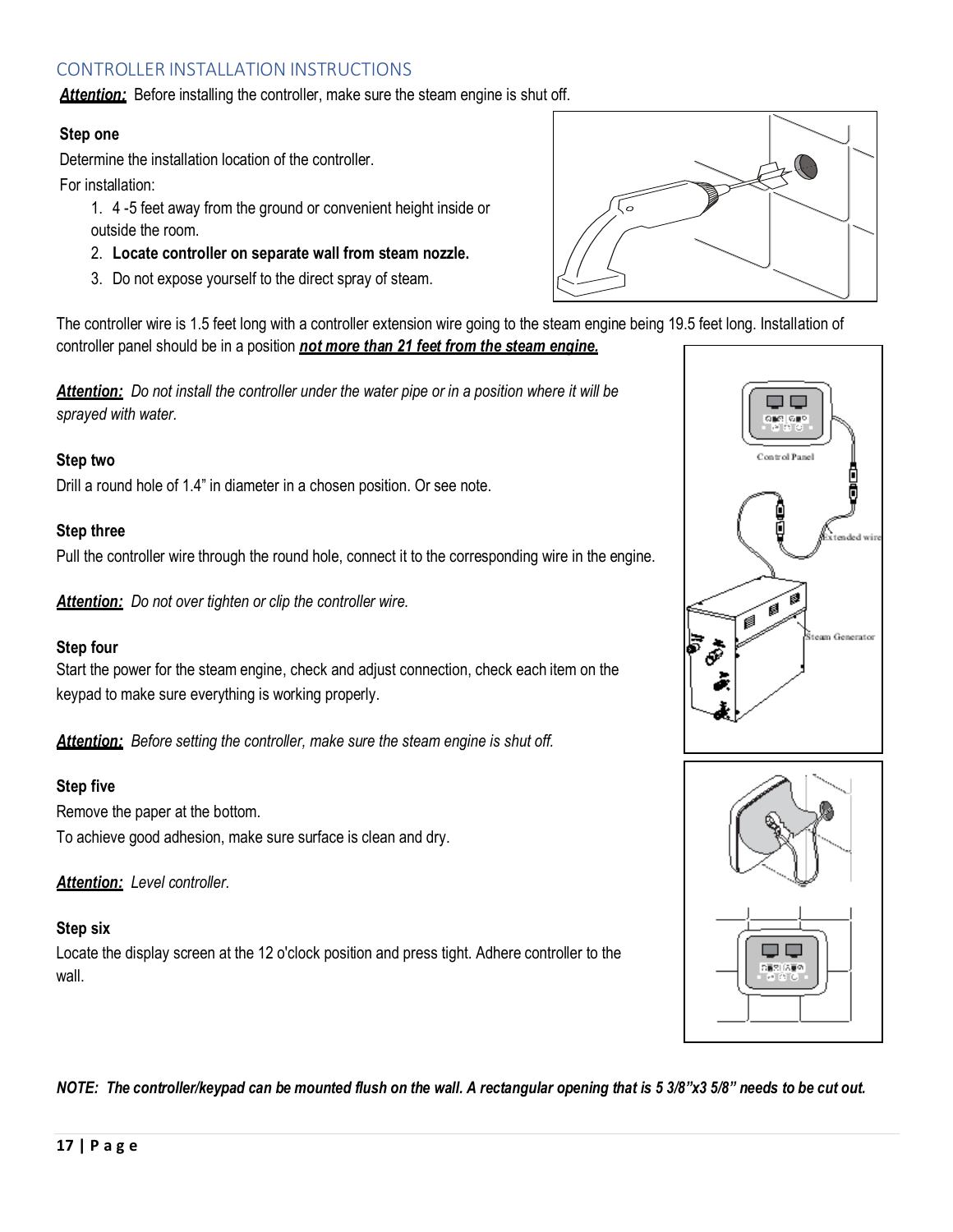## <span id="page-18-0"></span>TEMPERATURE DETECTOR INSTALLATION

- 1. The position of the temperature sensor should be about shoulder high where occupant will be sitting. Avoid installing near the steam outlet.
- 2. As shown in Fig.1, drill a small hole (3/8") in the selected position.
- 3. Apply silicone along the edge of the back of the detector foundation (as shown in Fig.2).
- 4. Use a locknut to lock the detector foundation. (As shown in Fig.2)
- 5. Push the temperature detector and go through the back of the detector foundation (As shown in Fig.3)
- 6. The temperature detector should be installed by extending about 3/8" from the front of the room for accurate temperature.
- 7. Apply silicone to the back and set the detector. (As shown in Fig.3)



## <span id="page-18-1"></span>CONTROLLER PANEL ILLUSTRATION



- 1. Power ON/OFF 6. LED Screen
- 
- 3. Steam Temperature Adjust Key--Low 8. Steam Time Adjust Key—High
- 4. Steam Temperature Adjust Key--High 9. Power Indicator LED / standby
- 5. Water drain Key-Manual Override 10. Mood Light ON/OF
- 
- 2. Steam Indicator LED 2. Steam Time Adjust Key-Low
	-
	-
	-

#### <span id="page-18-2"></span>**Note: The unit will automatically drain 20 minutes after the unit has been off**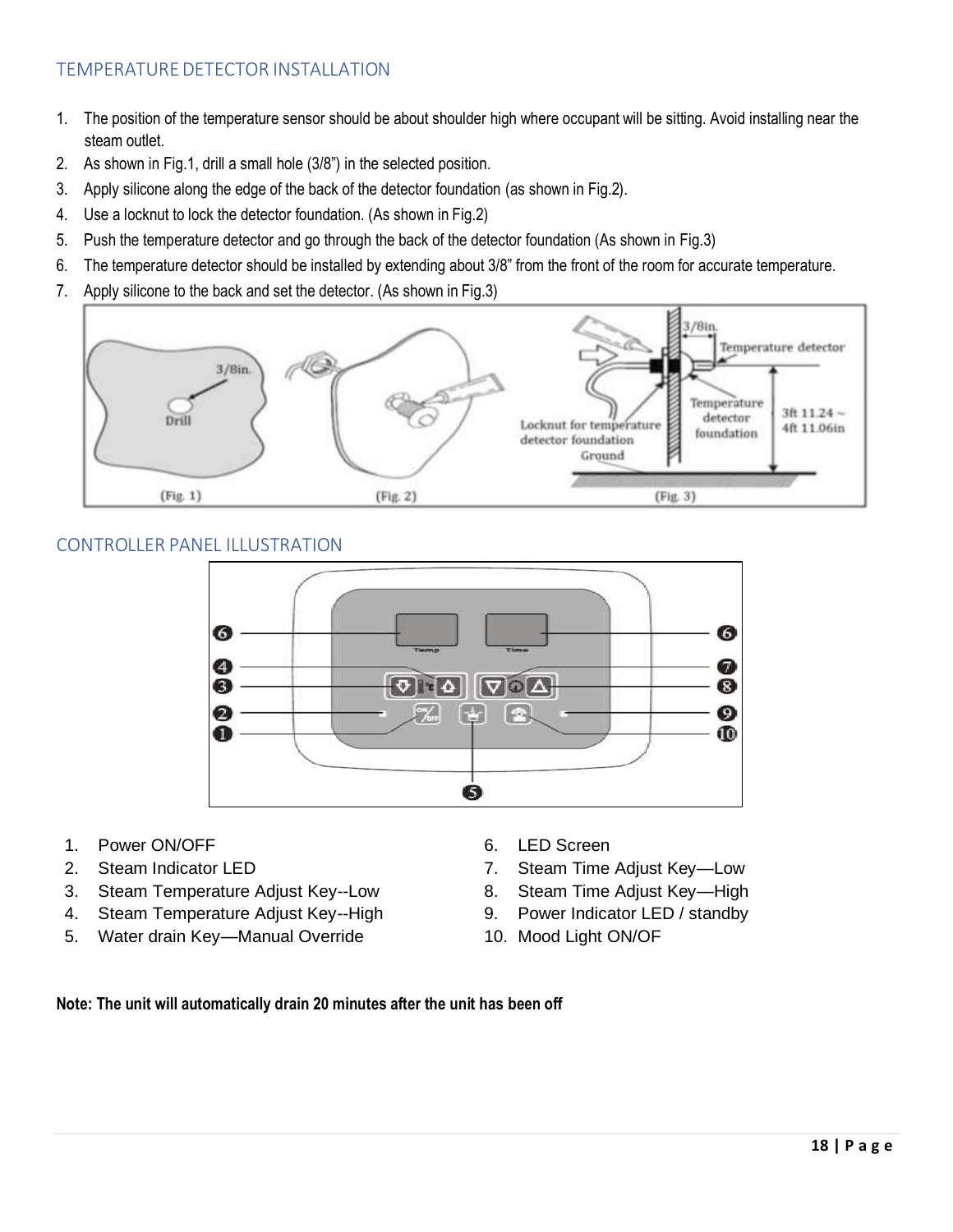## OPERATION INSTRUCTIONS

- 1. When power supply is applied to the steam box system the RED stand-by light (#9) will be illuminated. (see **Illustration of the controller panel** for location)
- 2. Pressing the ON/OFF button will start the system. The steam box will fill with water. This will take a few minutes; the water may cycle on and off a few times as the water tank fills. This is normal operation. The display will show ambient Temperature and Running time - 8 hrs. Both red lights will be off.
- 3. When the Red light next to the ON/OFF button becomes illuminated, the system is operating and will start generating steam in 4 – 8 minutes. If it starts to flash, it indicates a lack of water in the tank.
- 4. Pressing the UP and Down arrows under the temperature display will adjust the temperature accordingly. The temperature range is 25ºC to 68ºC or 78ºF to 150ºF. The unit will cycle on and off to maintain the set temperature. See #7 for instructions on switching between Fahrenheit and Celsius.

Once the user has adjusted the temperature to their preference, the temperature lights will blink several times and the time and temp will be the active setting. The unit will display room temperature.

- 5. When system is on, press UP or DOWN triangle keys on control panel to adjust running time, meanwhile, time display window shows the time you desire. The steam time range is 1 minute to 8 hours. When setting time to less than 1 hour, the time unit is by the minute; when more than 1 hour, the unit is hour and time display window will indicate "8 h" (hours).
- 6. When system is on, press the LIGHT key to turn on lights; press again to turn off. If applicable.
- 7. When system is in standby mode, press DOWN temperature key and UP triangle key at the same time. **This will switch between Fahrenheit and Celsius.**

#### *Attention:*

- *1. Use soft cloth with soap and water to clean the controller.* **Technical Assistance:** For any information or assistance, call 866-783-2661*.*
- *2. Do not use abrasive cleaning tools.*

## **Helpful Hints:**

Steam Generator does not produce steam:

If your steam shower has been working with no issues, and one day the steam generator just doesn't come on, make sure the time and temperature are set (even if you have never changed it). Sometimes the unit will reset and if the time and/or the temperature are not set, the unit will not come on.

During initial start-up, set to the maximum temperature for first time operation. Afterwards lower to preferred temperature setting.

If the unit has been operating properly and then all of a sudden water fills the tank and the steam indicator LED light goes out and there is no steam, check the 221ºF hi-limit switch (page 15). If this occurs, there is a reset button at the center of the switch. Press the button. Check each button that is above each heating element and that should solve the problem.

The reset button can be tripped during shipment or as a new installation. The steam indicator LED light goes out and there is no steam, check the 221ºF hi-limit switch (page 15). If this occurs, there is a reset button at the center of the switch. Press the button. Check each button that is above each heating element and that should solve the problem.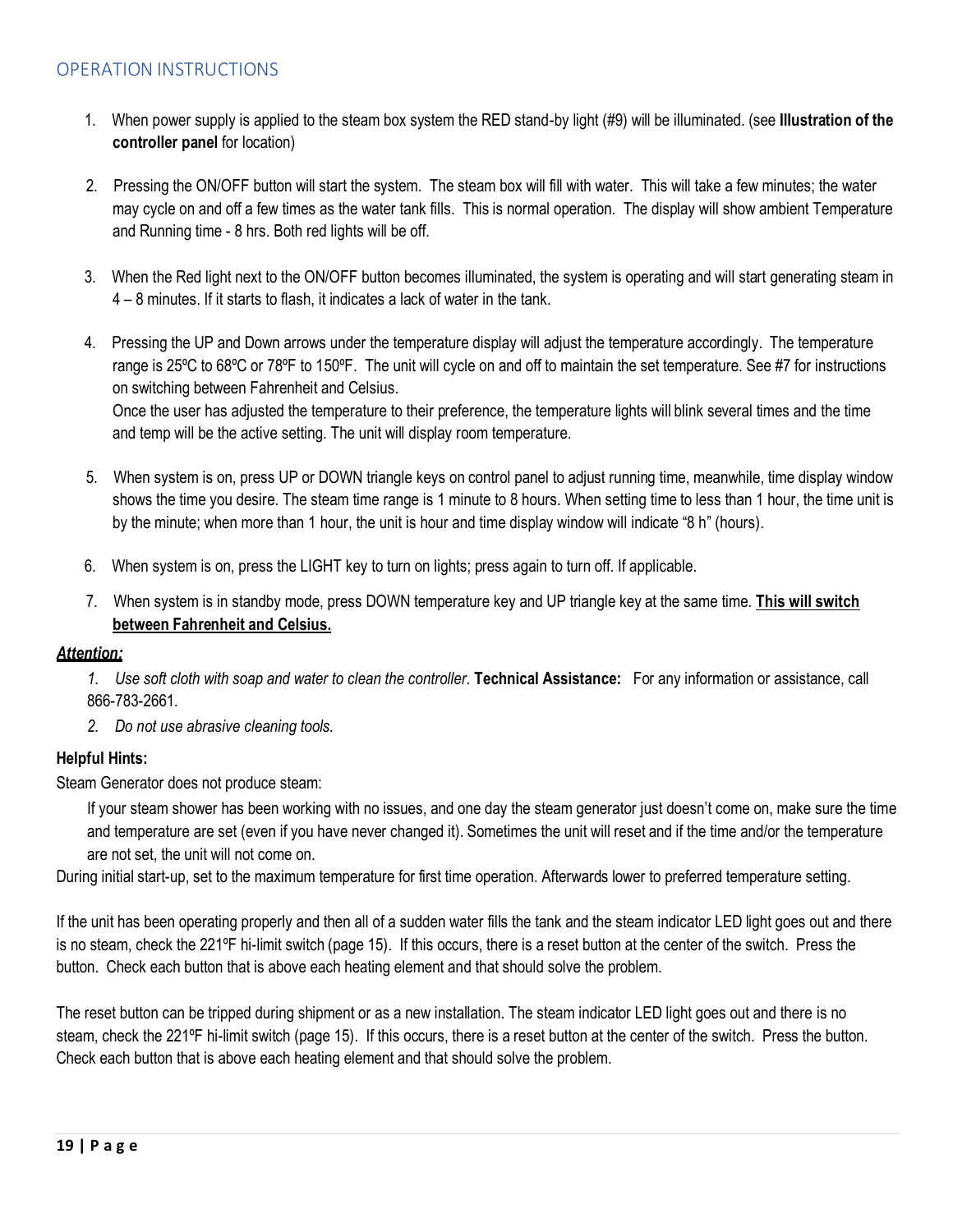## <span id="page-20-1"></span><span id="page-20-0"></span>PART 3: DELUXE CONTROL PANEL CLEANINGINSTRUCTIONS

1. Use soft cloth with a little soap water to clean the controller.

2. Do not use abrasive cleaning tools or material.

## <span id="page-20-2"></span>SAFETY AND OPERATION INFORMATION

**Warning:** If the installation and operation instructions are not read or understood, do not install or use, to prevent serious damage or injury. Install the controller based on the installation instructions, otherwise, the temperature in the steam room will be too high or will not heat properly. If the controller is installed outside the steam room, the temperature sensor must be installed in the steam room. Operate based on the instructions otherwise the controller may lose control or the bathroom will be overheated.

**Caution:** Do not install the controller wire in the same wire conduit with any other wire. Do not get close to hot water or steam pipe otherwise the controller may not operate properly or the bathroom will be overheated.

**Important:** Before installing the controller, make sure the power to the steam generator is shut off otherwise the controller may not operate properly or get damaged.

Do not use controller other than as described with this steam generator. Do not use the controller to operate steam generator of other brands otherwise the controller may not operate properly or the machine will get damaged.

The instructions include important safety, operation and maintenance information. Keep the instructions readily available.

If the steam generator is damaged or not running properly, do not

continue to install or use the controller.



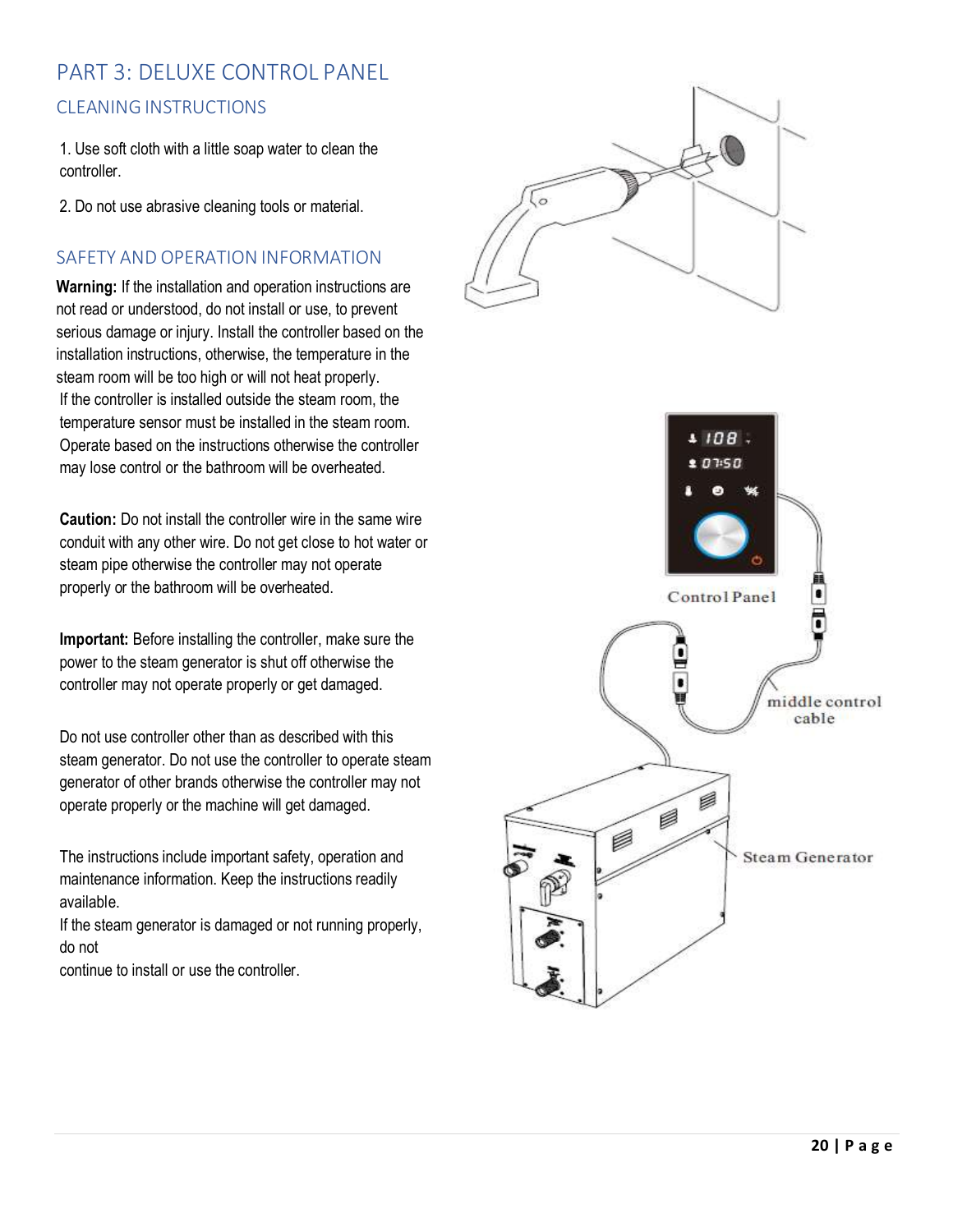## <span id="page-21-0"></span>BLUEPRINT FOR THE CONTROL PANEL

- Complete set including:
	- o Control panel
	- o Temperature sensor and holder
	- o User manual
	- o Middle cable between dual panels (6.5 feet)

## <span id="page-21-1"></span>INSTALLATION INSTRUCTION OF CONTROLLER

#### **Important**

Before installing the controller, make sure the steam generator is shut off otherwise the controller may not operate properly or be damaged.

## **Step One:**

The controller is designed to be installed in the steam room. Points to consider:

- 1. 4-5 feet from the ground or a convenient height.
- 2. Keep away from the steam nozzle and do not expose under the direct spray of steam or water.
- 3. Install on a wall.
- 4. The position of installation should facilitate easy operation and convenient wiring. The controller wire is 1.6 feet long, with an extension wire of 20 feet long. The installation of the controller should be in a position not more than 21 feet from the steam generator.

#### **Important**

Do not install the controller under the water pipe or in a position where the keypad is in constant contact with water.

## **Step Two:**

Drill a round hole of 1 3/8 inches in diameter in a chosen position, no larger or smaller.

## **Step Three:**

*Attention: Do not twist the cables.*

Pull the controller wire through the round hole, connect it to the extension wire and then to the steam generator and connect with the corresponding wire in the generator. Do the same when unplugging.

Important Do NOT pull tight, fix tight or clip the controller wire in case of damage to it. Do not secure the key pad to the wall at this time.

## **Step Four:**

Start the power supply to the steam generator, check connection, check each item on pages 23-24 to make sure all functions work.

## **Important**

Before attaching the controller, make sure the steam generator is shut off otherwise the controller may not operate properly or become damaged.

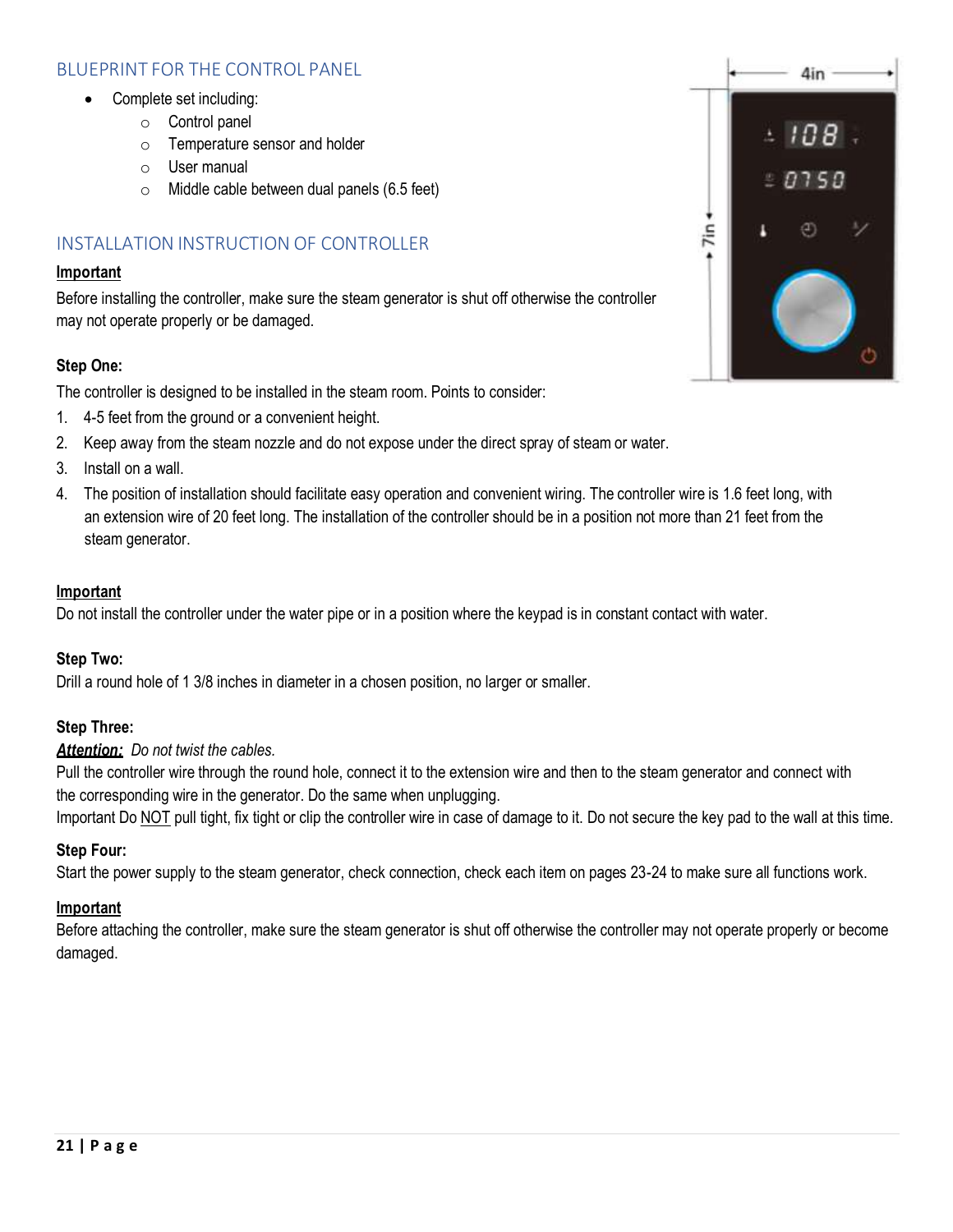## **Step Five:**

## <span id="page-22-0"></span>TEMPERATURE DETECTOR INSTALLATION

- 1. The position of the temperature detector should be about shoulder high while sitting and as far away as possible from the steam head. Avoid installing near the steam outlet or room door.
- 2. As shown in Fig. 1, drill a small hole of 3/8in. in the selected position.
- 3. Apply a circle of silicone along the edge of the back of the detector foundation (as shown in Fig 2)
- 4. Use a lock nut to lock detector foundation. (as shown in Fig .2)
- 5. Let the temperature detector go through the back of the detector foundation (as shown in Fig. 3)
- 6. The temperature detector should be installed by extending about 3/8 in from the front of the room to make sure the speed and accuracy of the temperature control is correct.
- 7. Apply glue to the back and fix the detector. (as shown in Fig. 3)



## **Step Six:**

Remove the cover paper at the bottom. To achieve good adhesion effect, keep the sticking surface clean and dry.

**Important:** To ensure horizontal installation of the controller, use a level.

## **Step Seven:**

Locate the display screen in the vertical direction of 12 o'clock and press the controller to stick it to the wall.

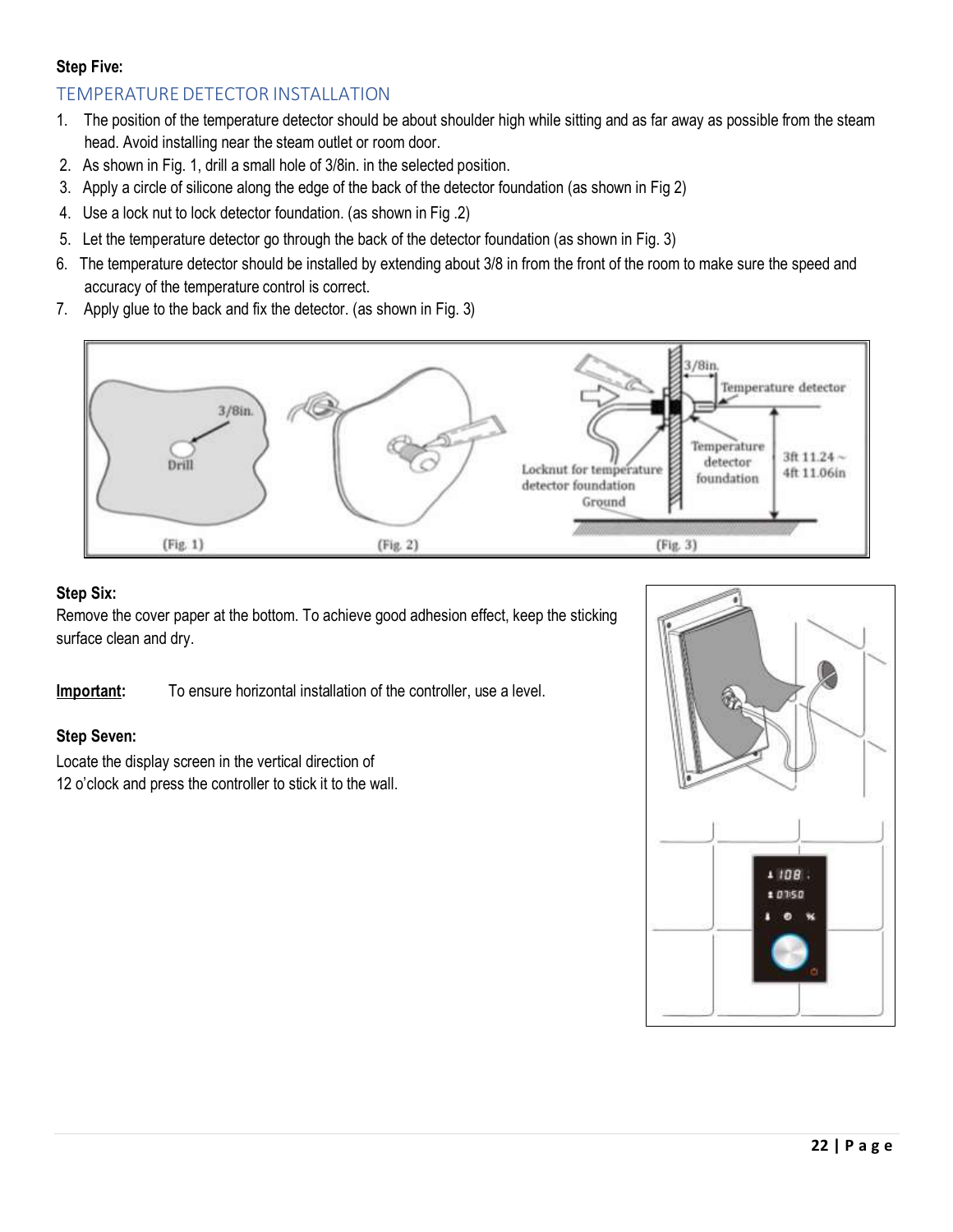## <span id="page-23-0"></span>CONTROLLER FUNCTION INSTRUCTION



Attention: Avoid bending the pins inside the cable connection the control panel and steam generator. Make sure the arrows on the *male and female ends are lined up as illustrated below. DO NOT TWIST.*

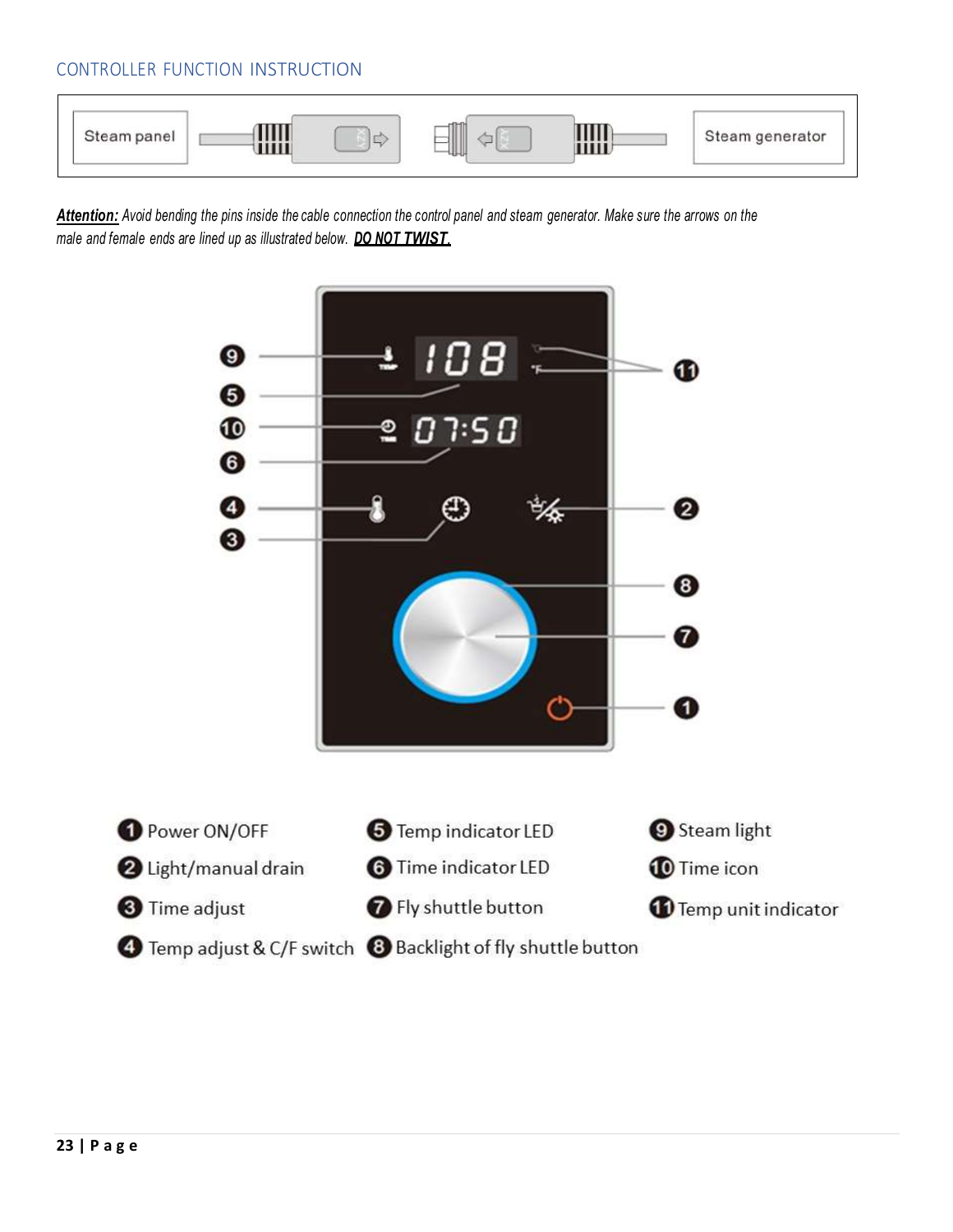## <span id="page-24-0"></span>KEYPAD OPERATION

The blue ring around the fly shuttle indicates the unit is in standby mode and ready for operation (8).

Press the on/off button to start the operation of the generator. (1)

Note - If the Steam Light (9) starts blinking, it means there is no water coming to the generator. Determine the cause and correct. The unit will display the default time (6) and ambient temperature (5). To find out the default temperature press the temperature adjustment button (4).

The unit will fill with water and after a few minutes begin to produce steam

Once the unit has been shut off either by the time setting or manually pressing the on/off button (1), the automatic drain function of the generator will engage after about 20 minutes. If you do not want to wait for the automatic drain to engage, you can override it by pressing the Light/Manual drain button (2). This will start the drain process immediately.

While the unit is in operation, you would press the Light/Manual Drain (2) button to engage the light feature of the system.

Temperature conversion: C to F or F to C. While the system is in standby mode, press and hold the thermostat button (4) for 2 seconds.

Make sure the unit is running by pressing the on/off button (1)

The default time and temperature will be displayed and the unit will start to fill with water.

- 1. **TO CHANGE THE TIME FOR THE CURRENT SESSION ONLY**, press the time button (3), the hour will flash (6). Rotate the fly shuttle (7) to the desired hour, press the fly shuttle (7) to set the hour. The minutes will start to flash (6), rotate the fly shuttle to the desired minutes, then press the fly shuttle (7) to set the desired time.
- 2. **TO CHANGE THE TEMPERATURE FOR THE CURRENT SESSION ONLY**, press the temperature button (4) and the temperature display will begin to flash (5). Rotate the fly shuttle (7) to the desired temperature (5) and press the fly shuttle (7) to set the temperature. The Steam temperature range is 25 C to 68 C or 78 F to 155 F.

## **CHANGING THE DEFAULT VALUES**

Make sure the unit is running by pressing the on/off button (1)

To change the default time

- 1. Press the time button (3) on the keypad. The hour setting will flash (6).
- 2. Rotate the fly shuttle (7) to the desired time. Press fly shuttle button (7).
- 3. The minutes display will start blinking (6). Rotate the fly shuttle button (7) to the desired minutes.
- 4. Press the timer button (3) for a few seconds or until a beep is heard.
- 5. New default time is set.

## **CHANGING THE DEFAULT TEMPERATURE**

- 1. Press the temperature indicator (4). The display (5) will flash current temperature setting.
- 2. Rotate the fly shuttle (7) until the desired temperature is displayed (5).
- 3. Press and hold the temperature indicator (4) for a few seconds or until a beep is heard.
- 4. The new temperature is set.

## **BRIEF TROUBLE SHOOTING GUIDE**

- E1 Water level sensor failure
- E2 Temperature sensor short circuit
- E3 Temperature sensor open circuit
- E4 No water in the tank within 4 minutes
- E5 Communication failure between steam generator and keypad or between both keypads.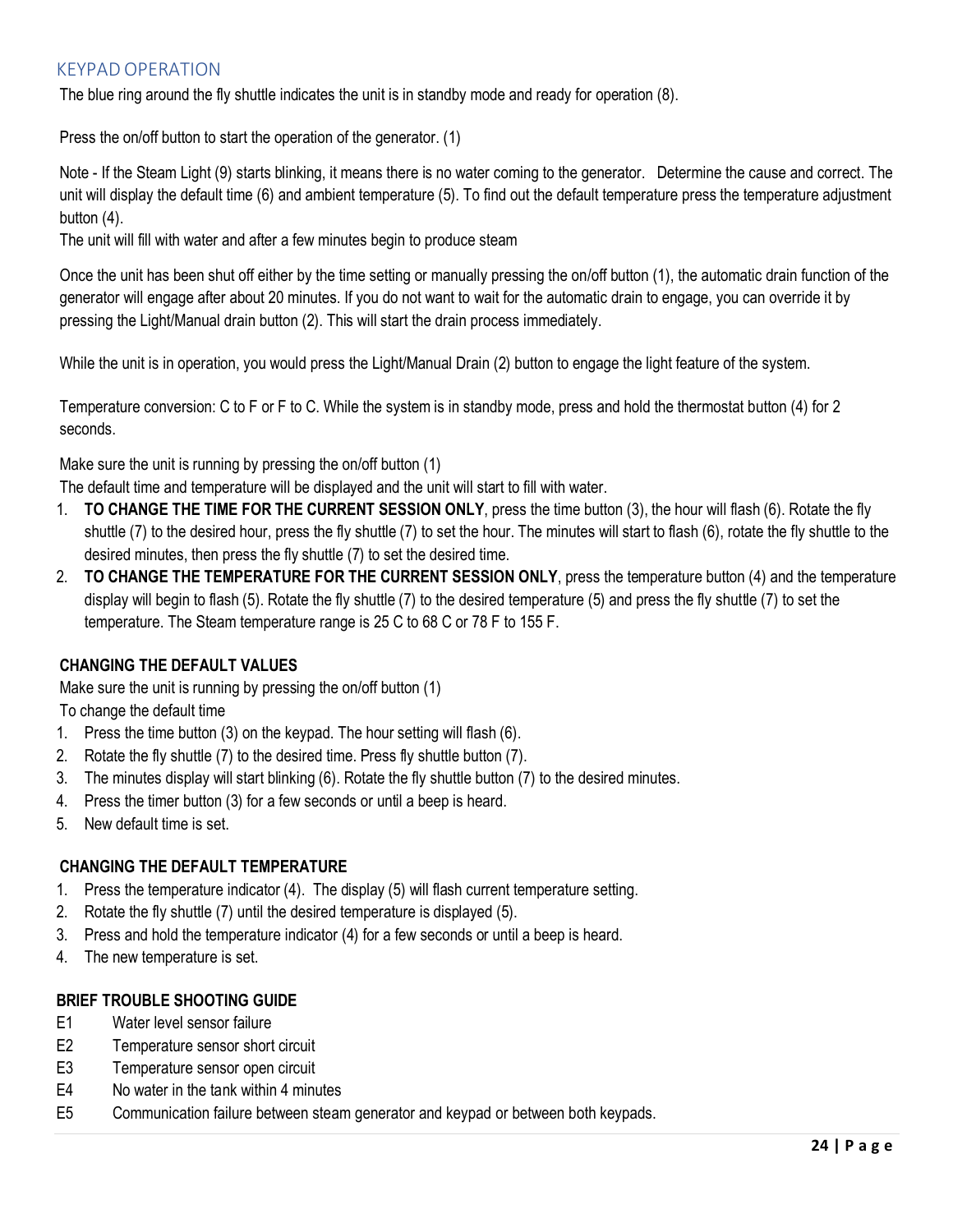## <span id="page-25-0"></span>OPTIONAL- DUAL KEYPAD

System has the same main control panel and subpanel. The subpanel does not include steam control cable and external temp sensor. Functions on the main panel and subpanel are the same.

## <span id="page-25-2"></span><span id="page-25-1"></span>SCHEMATIC

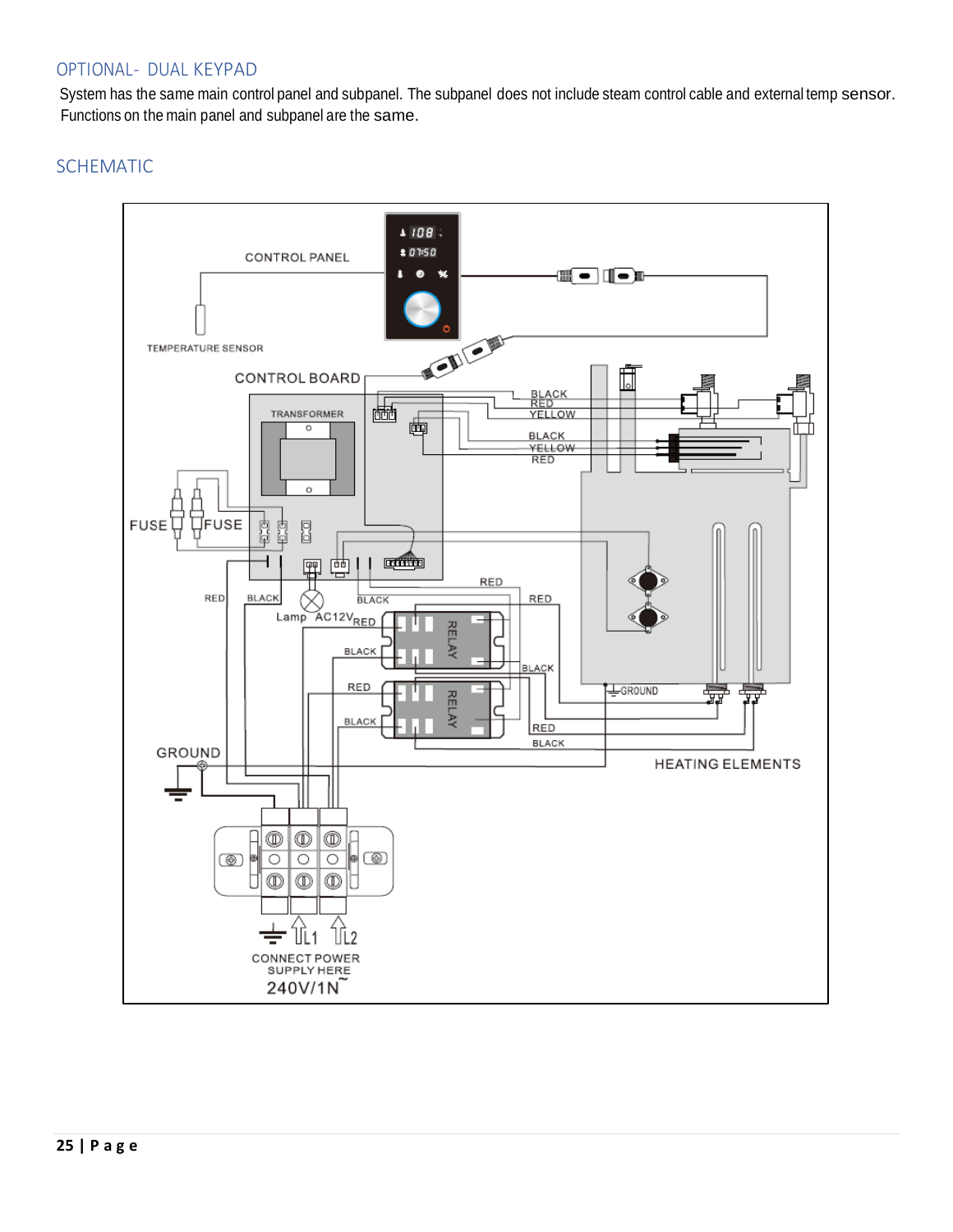# <span id="page-26-0"></span>LIST OF PARTS FOR ALL GENERATORS

| 08-01-01 | GS08 3 kW HEATING ELEMENT FOR SG 6 KW (X2)       |
|----------|--------------------------------------------------|
| 08-01-02 | GS08 4.5 kW HEATING ELEMENT FOR SG 9 KW (X2)     |
| 08-01-03 | GS08 4 kW HEATING ELEMENT FOR SG 12 KW (X2)      |
| 08-01-04 | GS08 2.25 KW HEATING ELEMENTS FOR 4.5 KW         |
| 08-01-05 | GS08 6/9 KW SILICONE TANK SEAL                   |
| 08-01-06 | GS08 12 KW SILICONE TANK SEAL                    |
| 08-01-07 | GS08 6/9 KW SS HEATING ELEMENT PLATE             |
| 08-01-08 | GS08 12 KW SS HEATING ELEMENTS PLATE             |
| 08-02-01 | <b>GS08 INLET VALVE</b>                          |
| 08-02-02 | GS08 DRAIN VALVE                                 |
| 08-02-03 | GS08 6/9 kW WATER LEVEL SENSOR                   |
| 08-02-04 | <b>GS08 CIRCUIT BOARD</b>                        |
| 08-02-06 | GS08 MANUAL HIGHLIMIT SWITCHES                   |
| 08-02-07 | GS08 RELAYS                                      |
| 08-02-08 | GS08 RELAY TO MANUAL HI-LIMIT SWITCH WIRE        |
| 08-02-09 | GS08 MANUAL HI-LIMIT TO HEATING ELEMENT WIRE     |
| 08-02-10 | GS08 12V TRANSFORMER & FUSE W/PLUGS POWER WIRE   |
| 08-02-11 | GS08 CIRCUIT BOARD TO POWER TERMINAL H/TEMP WIRE |
| 08-02-12 | GS08 CIRCUIT BOARD WIRE WITH 90DEG, CLIP         |
| 08-02-13 | GS08 12V TRANSFORMER                             |
| 08-02-14 | <b>GS08 MAIN GROUND WIRE</b>                     |
| 08-03-01 | GS08 FUSE                                        |
| 08-03-02 | <b>GS08 FUSE HOLDER</b>                          |
| 08-04-01 | GS08 GENERATOR CABLE - MALE END                  |
| 08-04-02 | GS08 KEYPAD CABLE - FEMALE END                   |
| 08-04-03 | GS08 TEMPERATURE PROBE WIRE - LONG DETACHABLE    |
| 08-04-04 | GS08 12V ACCESSORY WIRE                          |
| 08-04-05 | GS08 KEYPAD EXTENSION CABLE - MALE & FEMALE ENDS |
| 08-04-08 | GS08 WATER LEVEL SENSOR HARNESS                  |
| 08-04-09 | GS08 WATER LEVEL SENSOR SECURING NUT             |
| 08-04-10 | GS08 4.5KW WATER LEVEL SENSOR                    |
| 08-04-11 | GS08 12 KW WATER LEVEL SENSOR                    |
| 08-04-12 | GS08F DUAL KEY PAD CONNECTION WIRE - MALE PINS   |
| 08-04-13 | GS08F/Z KEYPAD LONG CONNECTION WIRE              |
| 08-04-14 | GS08Z DUAL KEYPAD CONNECTION WIRE - FEMALE       |
| 08-04-15 | GS08H KEY PAD TEMP PROBE WIRE REPLACEMENT        |
| 08-05-01 | GS08 1/2 INCH STEAM HEAD - CHROME                |
| 08-05-02 | GS08 3/4 INCH STEAM HEAD - CHROME                |
| 08-05-03 | GS08 3/4 NCH STEAM HEAD - BRUSHED NICKEL         |
| 08-05-04 | GS08 3/4 INCH STEAM HEAD - OIL RUBBED BRONZE     |
| 08-05-05 | GS08 3/4 INCH STEAM HEAD - GOLD                  |
| 08-05-06 | GS08 LONG TEMPERATURE FOUNDATION                 |
| 08-05-07 | GS08 PRESSURE RELEASE VALVE                      |
| 08-05-08 | GS08 SHORT TEMPERATURE FOUNDATION                |
| 08-06-01 | GS08A KEYPAD GOLD TRIM                           |
| 08-06-02 | GS08A KEYPAD CHROME TRIM                         |
| 08-07-01 | GS08A FOAM PAD - DOUBLE SIDE ADHESIVE            |
| 08-07-02 | GS08H FOAM PAD - DOUBLE SIDE ADHESIVE DELUXE     |

## <span id="page-26-1"></span>TO EXPEDITE PARTS REQUEST

Please visit homewardbath.com/support. If you require additional assistance, call 866-783-2661.